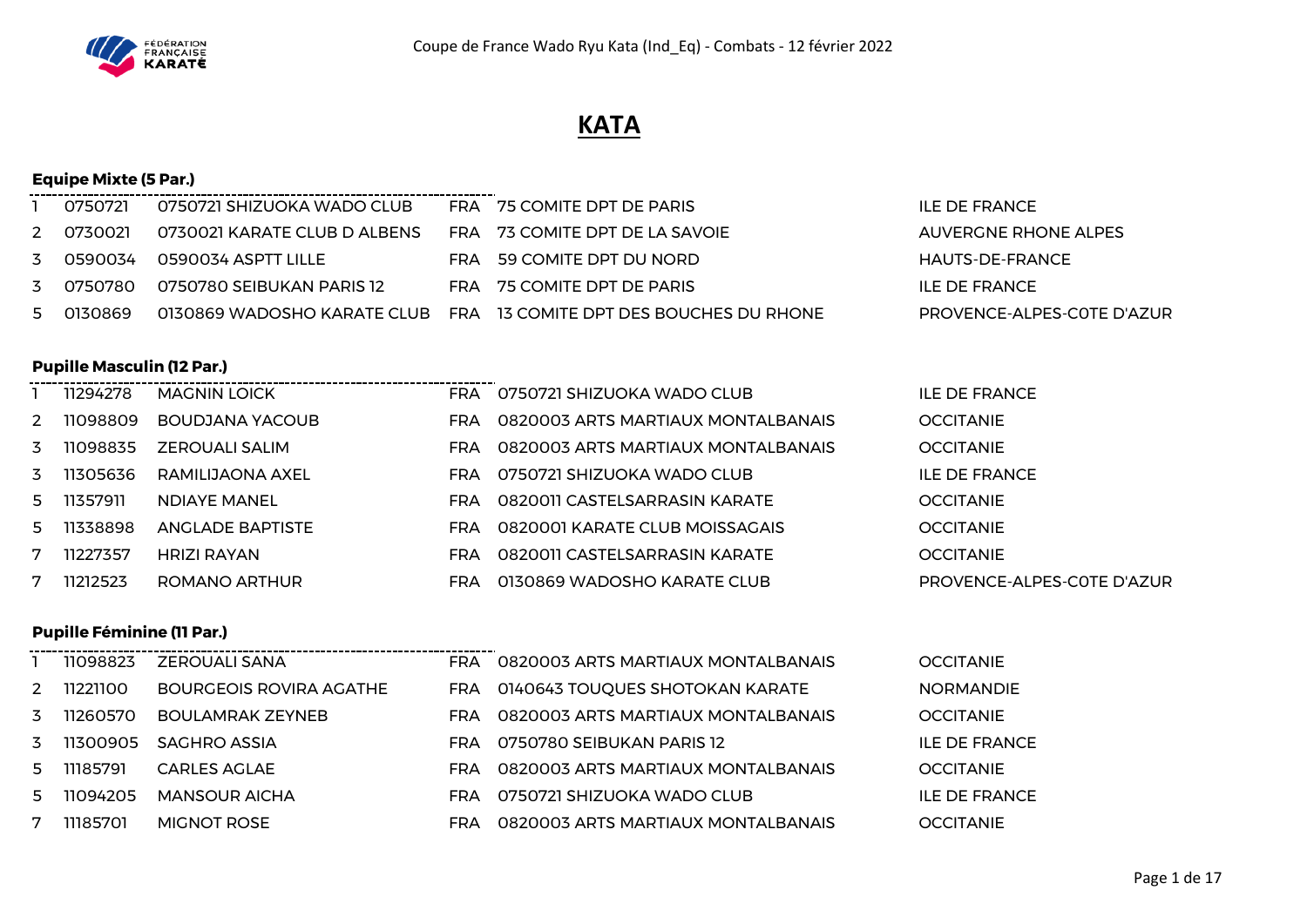

## **Benjamin Masculin (7 Par.)**

**Benjamin Féminine (9 Par.)**

|   | 11098820 | ZEROUALI RAYAN        | <b>FRA</b> | 0820003 ARTS MARTIAUX MONTALBANAIS | <b>OCCITANIE</b>           |
|---|----------|-----------------------|------------|------------------------------------|----------------------------|
| 2 | 11131522 | JIANG NOE             | FRA        | 0750780 SEIBUKAN PARIS 12          | <b>ILE DE FRANCE</b>       |
| 3 | 11177613 | SOTTO ALEXANDRE       | FRA.       | 0130869 WADOSHO KARATE CLUB        | PROVENCE-ALPES-COTE D'AZUR |
| 3 | 10994281 | NEGRE MAXIME          | FRA        | 0130869 WADOSHO KARATE CLUB        | PROVENCE-ALPES-COTE D'AZUR |
| 5 | 10992016 | PANEL-BRIAND MATTHIEU | FRA        | 0120002 SAKURA KARATE CLUB RODEZ   | <b>OCCITANIE</b>           |
| 5 | 11036888 | <b>COIC ADRIEN</b>    | FRA        | 0750780 SEIBUKAN PARIS 12          | ILE DE FRANCE              |

## ------------- 10997203 ROUX KIM FRA 0130869 WADOSHO KARATE CLUB PROVENCE-ALPES-C0TE D'AZUR 2 11146769 DAVILERD AMBRE FRA 0750780 SEIBUKAN PARIS 12 11240326 WASIELEWSKI MAELYS FRA 0760691 KARATE CLUB DE PENLY NORMANDIE 11101605 DIAITE MAISSANE FRA 0820011 CASTELSARRASIN KARATE OCCITANIE 11091716 ESSOUNANI MAISSA FRA 0820011 CASTELSARRASIN KARATE OCCITANIE 11245890 SOISSON QUESADA ROMANE FRA 0130869 WADOSHO KARATE CLUB PROVENCE-ALPES-C0TE D'AZUR

## **Minime Masculin (9 Par.)**

|             | 11036887 | <b>BELLON NINO</b>      | <b>FRA</b> | 0750780 SEIBUKAN PARIS 12          | <b>ILE DE FRANCE</b>       |
|-------------|----------|-------------------------|------------|------------------------------------|----------------------------|
| $2^{\circ}$ | 11161773 | RAMILIJAONA RAFAEL      | <b>FRA</b> | 0920028 LEVALLOIS SPORTING CLUB    | <b>ILE DE FRANCE</b>       |
| 3           |          | 10905806 KROWISKI DEVAN | FRA        | 0820003 ARTS MARTIAUX MONTALBANAIS | <b>OCCITANIE</b>           |
| 3           | 10727566 | CAUCHI JULES            | FRA        | 0130869 WADOSHO KARATE CLUB        | PROVENCE-ALPES-COTE D'AZUR |
| 5           | 10926121 | BLOC NAEL               | FRA        | 0760691 KARATE CLUB DE PENLY       | <b>NORMANDIE</b>           |
| 5           | 11192602 | WASIELEWSKI MATHIS      | FRA.       | 0760691 KARATE CLUB DE PENLY       | <b>NORMANDIE</b>           |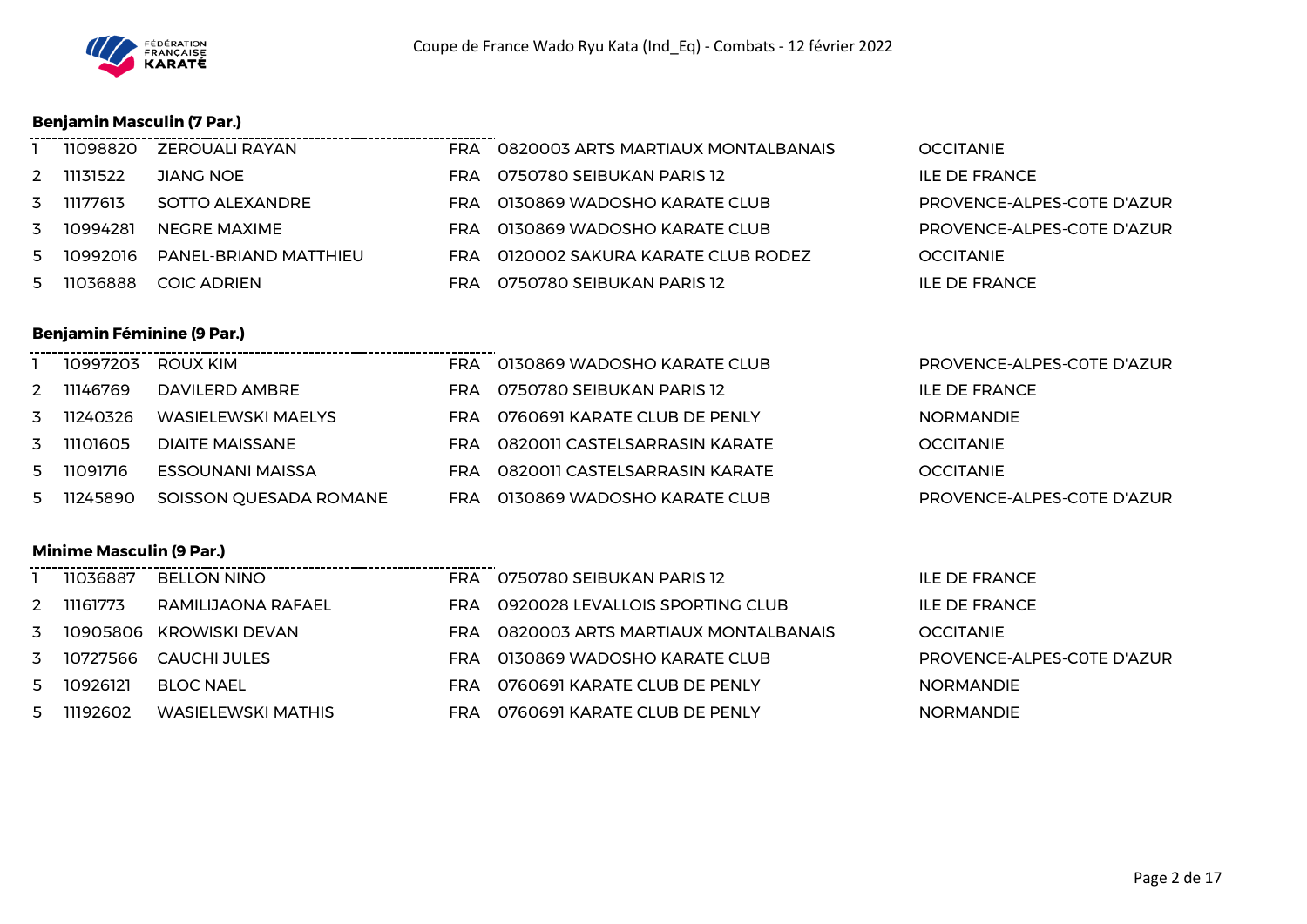

#### **Minime Féminine (7 Par.)**

|   | 10883744 | VEIGA BORGES SOHA   | FRA  | 0950105 ASSOA KARATE               | ILE DE FRANCE              |
|---|----------|---------------------|------|------------------------------------|----------------------------|
| 2 | 10907631 | DIAITE AMINATA      | FRA  | 0820011 CASTELSARRASIN KARATE      | <b>OCCITANIE</b>           |
| 3 | 10879260 | BAVAROIS PAULINE    | FRA  | 0750780 SEIBUKAN PARIS 12          | ILE DE FRANCE              |
| 3 | 10853123 | <b>HRIZI SORAYA</b> | FRA  | 0820011 CASTELSARRASIN KARATE      | <b>OCCITANIE</b>           |
| 5 | 10993661 | DUNEVON CLEOPHEE    | FRA. | 0130869 WADOSHO KARATE CLUB        | PROVENCE-ALPES-COTE D'AZUR |
| 5 | 10725573 | MBAYE ASTOU         | FRA  | 0820003 ARTS MARTIAUX MONTALBANAIS | <b>OCCITANIE</b>           |

## **Cadet Féminine (10 Par.)** --------------------------------- 10727583 CATTANEO ALICE FRA 0130869 WADOSHO KARATE CLUB PROVENCE-ALPES-C0TE D'AZUR 10984689 GAUDINO--BAIN NAIS FRA 0130869 WADOSHO KARATE CLUB PROVENCE-ALPES-C0TE D'AZUR 10741182 GHEZIEL EMMA FRA 0820621 SASORI KARAT+ë CLUB OCCITANIE 10994297 BOURGEOIS JULIETTE FRA 0140643 TOUQUES SHOTOKAN KARATE NORMANDIE 5 10756236 ABRY DURAND MANON FRA 0730021 KARATE CLUB D ALBENS AUVERGNE RHONE ALPES 5 10866550 SAK MAEVA FRA 0820003 ARTS MARTIAUX MONTALBANAIS OCCITANIE

#### **Cadet Masculin (9 Par.)**

|   |            | 10800544 MAILLET AUGUSTIN  | <b>FRA</b> | 0750780 SEIBUKAN PARIS 12           | ILE DE FRANCE        |
|---|------------|----------------------------|------------|-------------------------------------|----------------------|
| 2 | 11370815   | MIRISCIOTTI MARLO          | FRA        | 0590034 ASPTT LILLE                 | HAUTS-DE-FRANCE      |
| 3 |            | 10800543 EMILE RODRIGO     | FRA.       | 0750780 SEIBUKAN PARIS 12           | ILE DE FRANCE        |
|   | 3 11370732 | JOLY HUGO                  | FRA        | 0590034 ASPTT LILLE                 | HAUTS-DE-FRANCE      |
|   | 5 11150427 | CHERAIOU OUESSEVEUR LOUNES |            | FRA 0920028 LEVALLOIS SPORTING CLUB | ILE DE FRANCE        |
| 5 | 10718263   | MAHMOOD QUMAR              | <b>FRA</b> | 0950105 ASSOA KARATE                | <b>ILE DE FRANCE</b> |

#### **Cadets-Juniors Masculin équipe (2 Par.)**

|                          | 0750780 | 0750780 SEIBUKAN PARIS 12   |     | 75 COMITE DPT DE PARIS               | F DE FRANCE<br>ILE         |
|--------------------------|---------|-----------------------------|-----|--------------------------------------|----------------------------|
| $\overline{\phantom{0}}$ |         | 0130869 WADOSHO KARATE CLUB | FRA | . 13 COMITE DPT DES BOUCHES DU RHONE | PROVENCE-ALPES-COTE D'AZUR |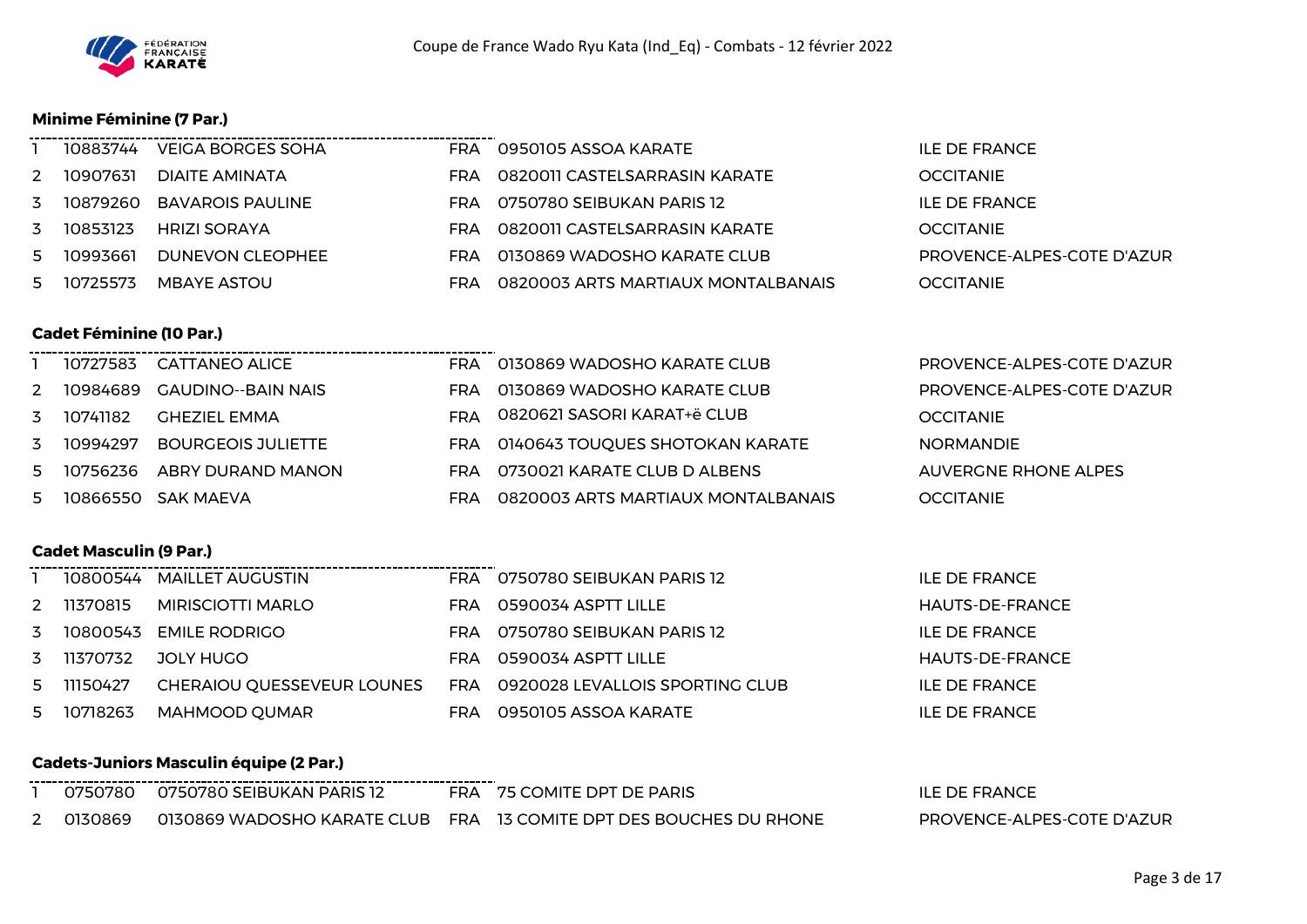

## **Cadets-Juniors Féminine équipe (3 Par.)**

|              | 0750780 | - 0750780 SEIBUKAN PARIS 12 | FRA 75 COMITE DPT DE PARIS                                         | <b>ILE DE FRANCE</b>       |
|--------------|---------|-----------------------------|--------------------------------------------------------------------|----------------------------|
|              |         | ES ASOASV KARATE            | FRA 03 - ILE DE FRANCE                                             | <b>ILE DE FRANCE</b>       |
| $\mathbf{z}$ | 0130869 |                             | 0130869 WADOSHO KARATE CLUB FRA 13 COMITE DPT DES BOUCHES DU RHONE | PROVENCE-ALPES-COTE D'AZUR |

#### **Junior Féminine (8 Par.)**

|   | 10697739 | DUCHEMIN MAELLE        |     | FRA 0820001 KARATE CLUB MOISSAGAIS | <b>OCCITANIE</b>           |
|---|----------|------------------------|-----|------------------------------------|----------------------------|
| 2 |          | 10589887 COLLET MANON  |     | FRA 0950105 ASSOA KARATE           | ILE DE FRANCE              |
| 3 | 10529214 | OUILAN LOUANNE         | FRA | 0760691 KARATE CLUB DE PENLY       | <b>NORMANDIE</b>           |
| 3 | 10734120 | LORAIN LISANA          | FRA | 0130869 WADOSHO KARATE CLUB        | PROVENCE-ALPES-COTE D'AZUR |
| 5 | 11028104 | <b>GOULLIN ANDREA</b>  |     | FRA 0750780 SEIBUKAN PARIS 12      | ILE DE FRANCE              |
|   |          | 5 10698706 BACHRISANAE | FRA | 0820007 KARATE CLUB CAUSSADAIS     | <b>OCCITANIE</b>           |

## **Junior Masculin (3 Par.)**

|  | 1 10888175 MOULARD THOMAS | FRA 0130869 WADOSHO   |
|--|---------------------------|-----------------------|
|  | 2 10306975 EHNY ALOIS     | FRA 0730011 KARATE CL |
|  | 3 10670157 ROUX NATHAN    | FRA 0130869 WADOSHO   |
|  |                           |                       |

-----------------

## **Senior Féminine (12 Par.)**

|               | 11370737 | MILLET MARIE               |
|---------------|----------|----------------------------|
| $\mathcal{P}$ | 10358881 | <b>ARPINO EVA</b>          |
| 3             | 09414035 | MOREL CIVERA ELSA          |
| 3             | 11370719 | <b>JOLY NOEMIE</b>         |
| 5             |          | 09065272 LAUCHE ELODIE     |
| 5             |          | 10333979 GARROTE EURYDICE  |
| 7             |          | 09036852 FLESSELLE AURELIE |
| 7             |          | 10432562 PEYRES OCEANE     |

| RA     0130869 WADOSHO KARATE CLUB  |
|-------------------------------------|
| RA - 0730011 KARATE CLUB LA RAVOIRE |
| RA     0130869 WADOSHO KARATE CLUB  |

PROVENCE-ALPES-COTE D'AZUR AUVERGNE RHONE ALPES PROVENCE-ALPES-COTE D'AZUR

|   | 11370737     | MILLET MARIE                | FRA 0590034 ASPTT LILLE                | <b>HAUTS-DE-FRANCE</b> |
|---|--------------|-----------------------------|----------------------------------------|------------------------|
|   | 2 10358881   | <b>ARPINO EVA</b>           | FRA 0750780 SEIBUKAN PARIS 12          | <b>ILE DE FRANCE</b>   |
|   | 3 09414035   | <b>MOREL CIVERA ELSA</b>    | FRA 0820003 ARTS MARTIAUX MONTALBANAIS | <b>OCCITANIE</b>       |
|   | 3 11370719   | <b>JOLY NOEMIE</b>          | FRA 0590034 ASPTT LILLE                | <b>HAUTS-DE-FRANCE</b> |
|   | 5   09065272 | <b>LAUCHE ELODIE</b>        | FRA 0330072 US BOUSCATAISE KARATE      | NOUVELLE-AQUITAINE     |
|   |              | 5 10333979 GARROTE EURYDICE | FRA 0120002 SAKURA KARATE CLUB RODEZ   | <b>OCCITANIE</b>       |
| 7 |              | 09036852 FLESSELLE AURELIE  | FRA 0760691 KARATE CLUB DE PENLY       | <b>NORMANDIE</b>       |
| 7 | 10432562     | PEYRES OCEANE               | FRA 0330032 CLUB LORMONTAIS A.M.       | NOUVELLE-AQUITAINE     |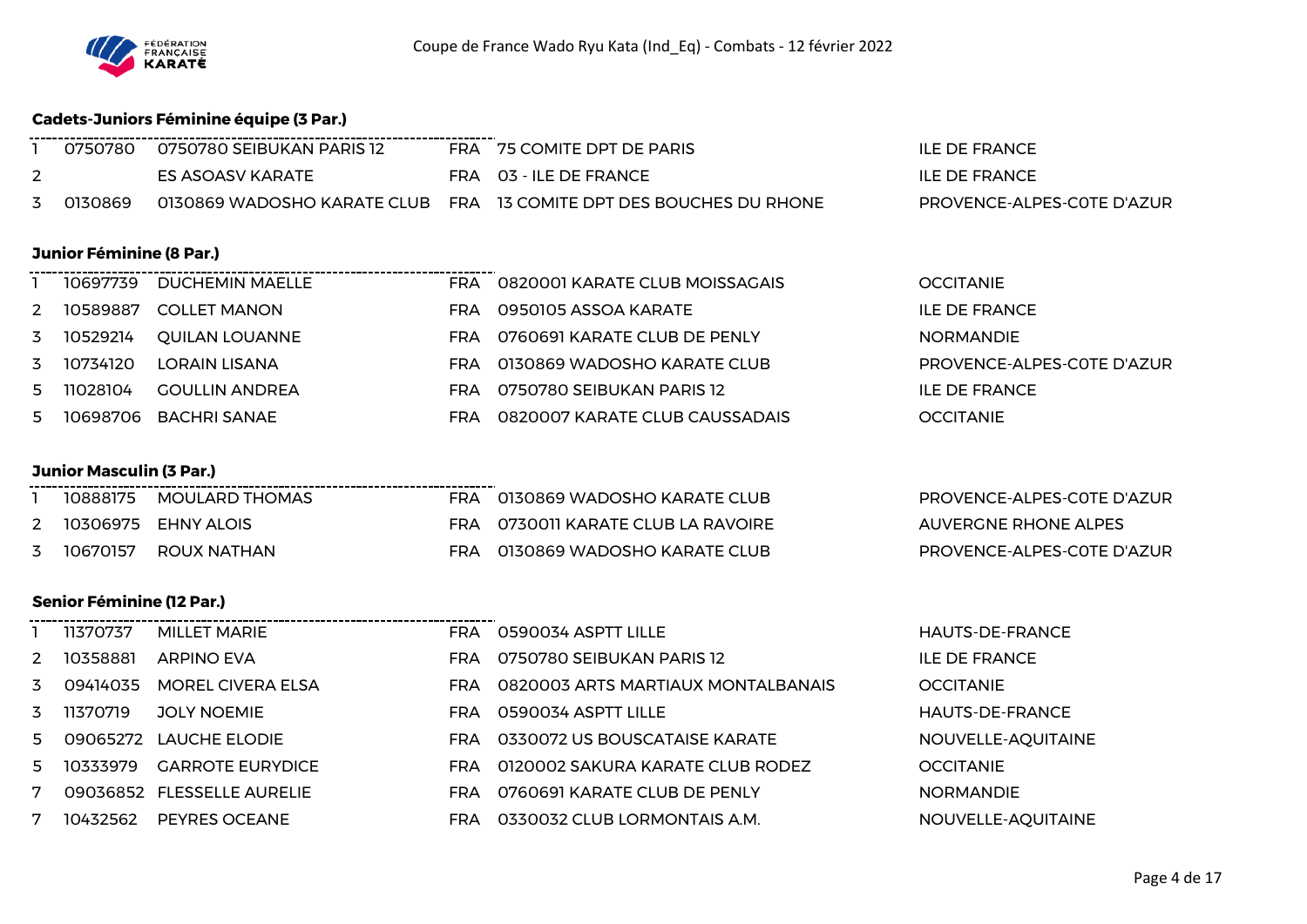

## **Senior Masculin (8 Par.)**

|    | 10121068 | RAMILIJAONA FRANCO DANI        | FRA  | 0750721 SHIZUOKA WADO CLUB | ILE DE FRANCE    |
|----|----------|--------------------------------|------|----------------------------|------------------|
| 2  |          | 09190562 BARDOT JEAN GUILLAUME | FRA  | 0590034 ASPTT LILLE        | HAUTS-DE-FRANCE  |
| 3  | 01467337 | CASTILLO MICKAEL               | FRA  | 0820621 SASORI KARATE CLUB | <b>OCCITANIE</b> |
| 3  |          | 10063672 NGUYEN THOMAS         | FRA  | 0950105 ASSOA KARATE       | ILE DE FRANCE    |
| 5. | 11075684 | RAKOTOMANANA RIGNY             | FRA. | 0920028 LEVALLOIS SC       | ILE DE FRANCE    |
| 5. | 11393982 | <b>MENNUNI LORENZO</b>         | FRA. | 0590034 ASPTT LILLE        | HAUTS-DE-FRANCE  |

## **Seniors Masculin équipe (3 Par.)**

|           | ES ASOASV KARATE                                              | FRA 03 - ILE DE FRANCE                                             | ILE DE FRANCE              |
|-----------|---------------------------------------------------------------|--------------------------------------------------------------------|----------------------------|
| 2 0730011 | 0730011 KARATE CLUB LA RAVOIRE FRA 73 COMITE DPT DE LA SAVOIE |                                                                    | AUVERGNE RHONE ALPES       |
| 3 0130869 |                                                               | 0130869 WADOSHO KARATE CLUB FRA 13 COMITE DPT DES BOUCHES DU RHONE | PROVENCE-ALPES-COTE D'AZUR |

#### **Seniors Féminine équipe (1 Par.)**

0760691 0760691 KARATE CLUB DE PENLY FRA 76 COMITE DPT DE LA SEINE MARITIME NORMANDIE

## **Vétérans Wado Ryu Féminine (5 Par.)**

|   |          | 10680335 CARREA CECILE   |     | FRA 0750780 SEIBUKAN PARIS 12                        | ILE DE FRANCE    |
|---|----------|--------------------------|-----|------------------------------------------------------|------------------|
| 2 |          | 09458042 DELISLE NOLWENN | FRA | 0570024 KARATE C.N. WADO KAI DE SARREBOURG GRAND-EST |                  |
| 3 |          | 00922044 PETIT CORINNE   | FRA | 0760691 KARATE CLUB DE PENLY                         | <b>NORMANDIE</b> |
| 3 | 11105930 | DOS SANTOS DEBORAH       |     | FRA 0120002 SAKURA KARATE CLUB RODEZ                 | <b>OCCITANIE</b> |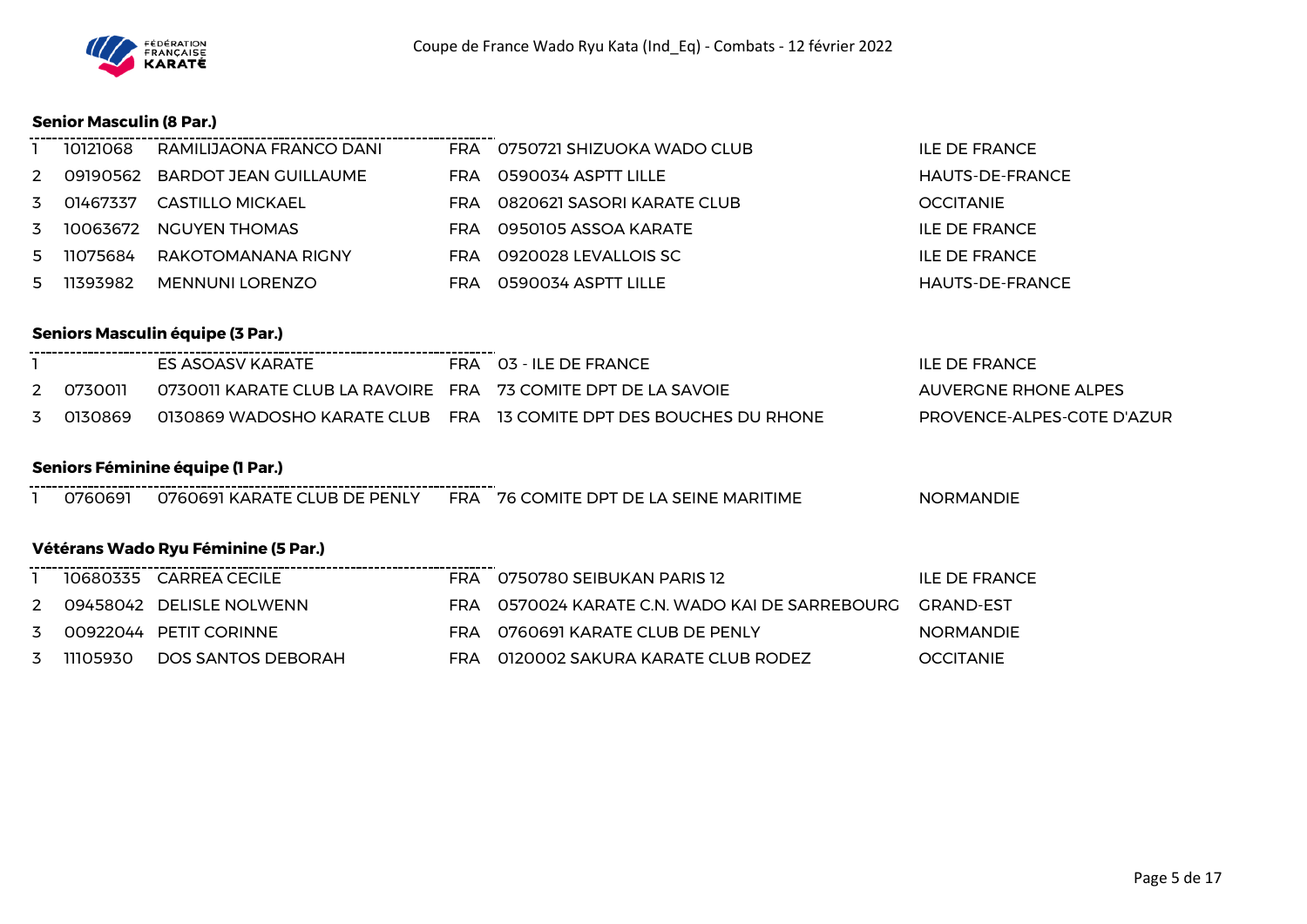

## **Vétérans Wado Ryu Masculin (14 Par.)**

|    | 00991366 | <b>BAVAROIS JEFFERSON</b> |            | FRA 0750780 SEIBUKAN PARIS 12       | <b>ILE DE FRANCE</b>        |
|----|----------|---------------------------|------------|-------------------------------------|-----------------------------|
| 2  | 01440959 | <b>FREZAL LIONEL</b>      | FRA.       | 0120002 SAKURA KARATE CLUB RODEZ    | <b>OCCITANIE</b>            |
| 3  | 09393110 | MAGNIN PASCAL             | FRA.       | 0750721 SHIZUOKA WADO CLUB          | <b>ILE DE FRANCE</b>        |
| 3  | 00681047 | NGUYEN THANH NHAN ALAIN   |            | FRA 0140643 TOUQUES SHOTOKAN KARATE | <b>NORMANDIE</b>            |
| 5. | 11370724 | JOLY PASCAL               | FRA        | 0590034 ASPTT LILLE                 | HAUTS-DE-FRANCE             |
| 5  | 01016936 | <b>ABRY DURAND MICHEL</b> | <b>FRA</b> | 0730021 KARATE CLUB D ALBENS        | <b>AUVERGNE RHONE ALPES</b> |
|    | 10589808 | RAZAKANDRAINA JEAN YVES   | FRA        | 0920028 LEVALLOIS SPORTING CLUB     | <b>ILE DE FRANCE</b>        |
|    | 10734124 | <b>DUNEVON SYLVAIN</b>    | <b>FRA</b> | 0130869 WADOSHO KARATE CLUB         | PROVENCE-ALPES-COTE D'AZUR  |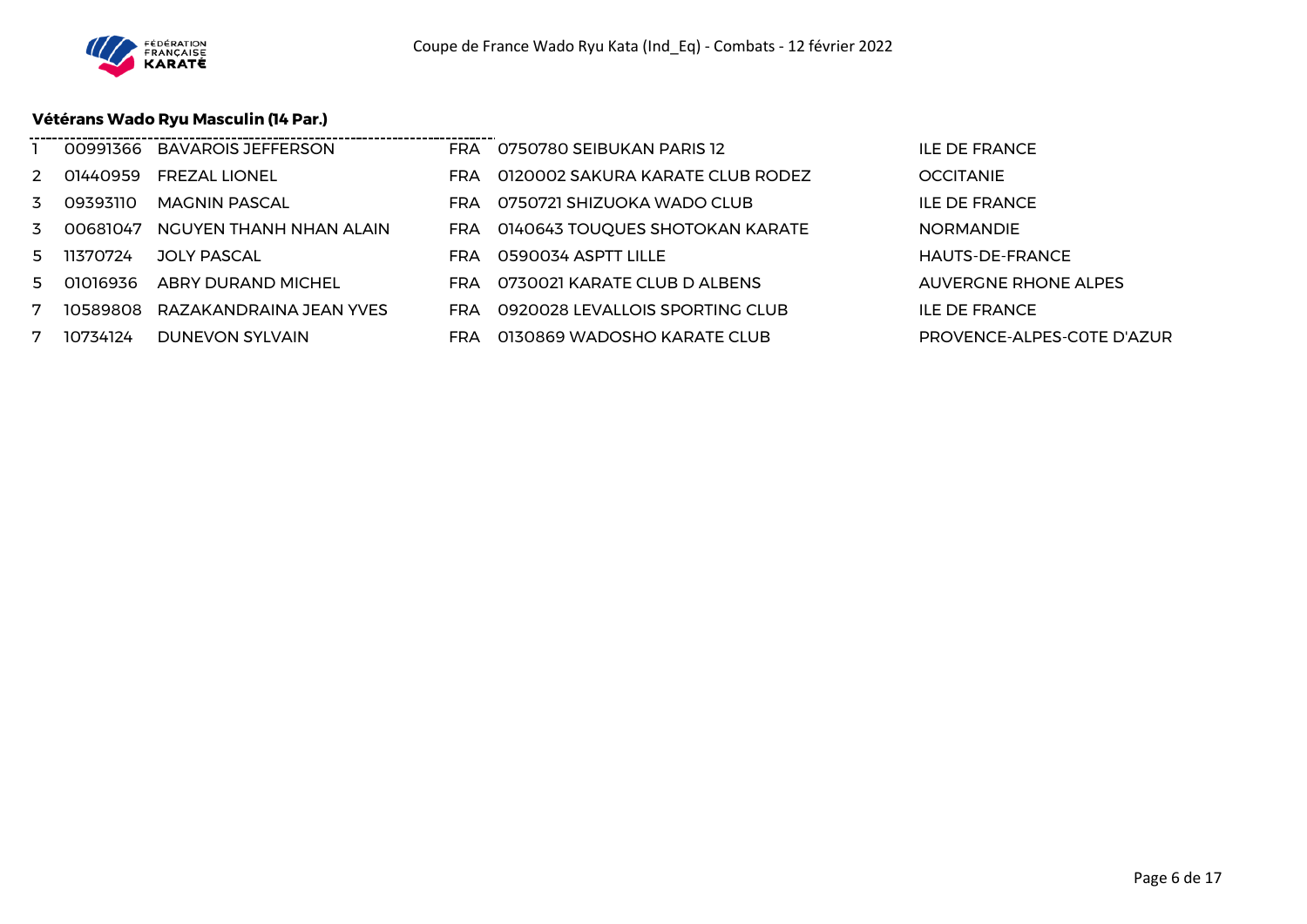

# **COMBATS**

## **Minime : -35 kg Masculin (3 Par.)**

|          | 10995723 MAINGAUD VINCENT |     | O300717 JUDO CLUB VILLENEUVE SECTION KARATE OCCITANIE |                        |
|----------|---------------------------|-----|-------------------------------------------------------|------------------------|
| 10831563 | SANDY LOIS                | FRA | 0310715 IMPACT KARATE 31                              | <b>OCCITANIE</b>       |
|          | 10989036 BOUDRAS SIMON    |     | 0070006 OKINAWA TE Kc ANNONAY                         | AUVERGNE - RHONE-ALPES |

## **Minime : -40 kg Masculin (6 Par.)**

|   | 10746993   | FALAHE AMINE                    | <b>FRA</b> | 0660035 KARATE SAINT ESTEVE                 | <b>OCCITANIE</b>        |
|---|------------|---------------------------------|------------|---------------------------------------------|-------------------------|
| 2 | 10905558   | DURIEU ETHAN                    | FRA        | 0300717 JUDO CLUB VILLENEUVE SECTION KARATE | <b>OCCITANIE</b>        |
| 3 | 10922236   | LANTENOY-PAULE MATHIS           | FRA        | 0330037 ASS SP, ST SEURINOISE LE SAMOURAI   | NOUVELLE-AQUITAINE      |
|   | 3 10709279 | VALLES EWAN                     | FRA        | 0850006 ECOLE LUCONNAISE DE KARATE          | <b>PAYS DE LA LOIRE</b> |
|   | 5 11180199 | <b>BEN HOUSSA MOHAMED AMINE</b> | <b>FRA</b> | 0820001 KARATE CLUB MOISSAGAIS              | <b>OCCITANIE</b>        |
|   | 5 11128911 | FERNANDEZ-CAUHAPE MATHEO        | <b>FRA</b> | 0640016 KARATE CLUB DE LONS                 | NOUVELLE-AQUITAINE      |

## **Minime : -45 kg Masculin (8 Par.)**

|    | 10648586 | AMADOR LOHAN            | <b>FRA</b> | 0660035 KARATE SAINT ESTEVE        | <b>OCCITANIE</b>       |
|----|----------|-------------------------|------------|------------------------------------|------------------------|
| 2  | 10871553 | SAMPIETRO ENZO          | FRA.       | 0640016 KARATE CLUB DE LONS        | NOUVELLE-AQUITAINE     |
| 3  | 11154579 | VIELLE JULES            | FRA        | 0850006 ECOLE LUCONNAISE DE KARATE | PAYS DE LA LOIRE       |
| 3  | 11161773 | RAMILIJAONA RAFAEL      | FRA        | 0920028 LEVALLOIS SPORTING CLUB    | ILE DE FRANCE          |
| 5. |          | 10905806 KROWISKI DEVAN | <b>FRA</b> | 0820003 ARTS MARTIAUX MONTALBANAIS | <b>OCCITANIE</b>       |
| 5  | 11370728 | DENDAS RIGO             | FRA        | 0590034 ASPTT LILLE                | <b>HAUTS-DE-FRANCE</b> |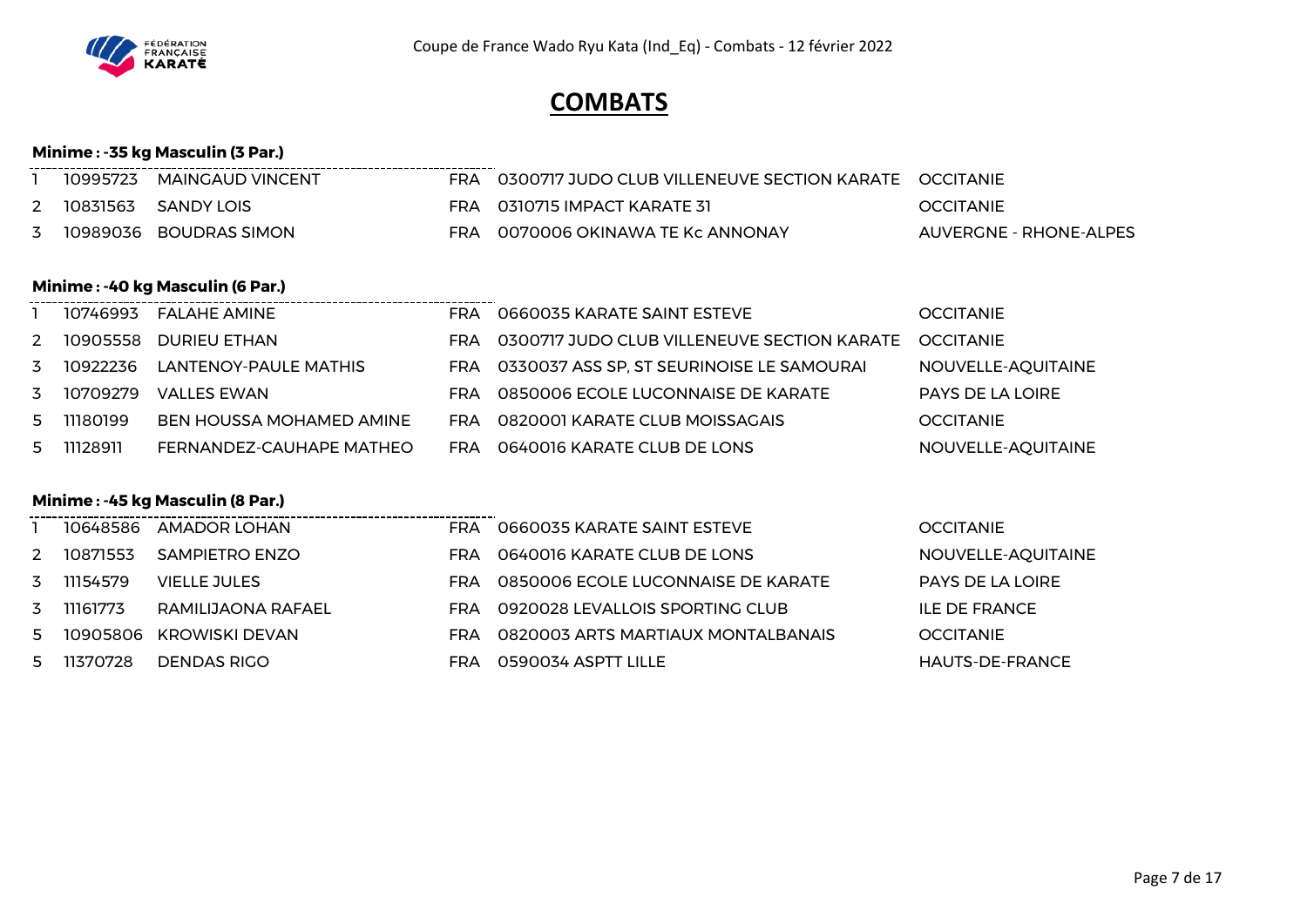

## **Minime : -50 kg Masculin (5 Par.)**

|   | 10752089 SABRI MEDJI DAVIN | FRA 0820003 ARTS MARTIAUX MONTALBANAIS     | <b>OCCITANIE</b>       |
|---|----------------------------|--------------------------------------------|------------------------|
|   | 2 10706323 OUALI ELIAS     | FRA 0110646 ECOLE DE KARATE CARCASSONNE    | <b>OCCITANIE</b>       |
|   | 3 10820785 CELLARD ANTON   | FRA OO70006 OKINAWA TE KARATE CLUB ANNONAY | AUVERGNE - RHONE-ALPES |
| 3 | 11036887 BELLON NINO       | FRA 0750780 SEIBUKAN PARIS 12              | ILE DE FRANCE          |
| 5 | 10662345 DELCOURT VINCENT  | FRA 0920028 LEVALLOIS SPORTING CLUB        | ILE DE FRANCE          |

## **Minime : -55 kg Masculin (9 Par.)**

|               | 10725211 | <b>TRAORE QUERCY ISMAEL</b> | <b>FRA</b> | 0820003 ARTS MARTIAUX MONTALBANAIS | <b>OCCITANIE</b>        |
|---------------|----------|-----------------------------|------------|------------------------------------|-------------------------|
| $\mathcal{P}$ | 10808637 | ROCHELET JEAN               | <b>FRA</b> | 0330003 ECOLE KARATE DO GRADIGNAN  | NOUVELLE-AQUITAINE      |
| 3             | 10801642 | OLIVOTTO STAN               | <b>FRA</b> | 0330106 DOJO LANTONNAIS            | NOUVELLE-AQUITAINE      |
|               | 10738358 | <b>BOURLIER LUCAS</b>       | <b>FRA</b> | 0850006 ECOLE LUCONNAISE DE KARATE | <b>PAYS DE LA LOIRE</b> |
| 5.            | 10735204 | <b>ASIAN ASHOT</b>          | <b>FRA</b> | 0330003 ECOLE KARATE DO GRADIGNAN  | NOUVELLE-AQUITAINE      |
| 5             | 10861031 | <b>LEMOINE TOMAS</b>        | FRA        | 0310014 FENOUILLET KARATE CLUB     | <b>OCCITANIE</b>        |

## **Minime : -60 kg Masculin (4 Par.)**

|   |          | 10987854 KOLA ENZO          | FRA. | 0920028 LEVALLOIS SPORTING CLUB      | ILE DE FRANCE      |
|---|----------|-----------------------------|------|--------------------------------------|--------------------|
| 2 | 11314178 | DEBELEAC DANIEL             |      | FRA 0930080KCVO                      | ILE DE FRANCE      |
|   |          | 3 10715884 ESSOUGRATI NIZAR |      | FRA 0300716 TEAM OUISSA KARATE NIMES | <b>OCCITANIE</b>   |
| 3 | 11045918 | DUPUY ADRIEN                | FRA  | 0330072 US BOUSCATAISE KARATE        | NOUVELLE-AQUITAINE |

## **Minime : -65 kg Masculin (3 Par.)**

|  | 10647747 TROCKLE JULIAN                                                   | FRA 0570618 KARATE DO SARRALBE       | GRAND-EST        |
|--|---------------------------------------------------------------------------|--------------------------------------|------------------|
|  | 2 11197890 LEVIN ANDRIY                                                   | FRA 0120002 SAKURA KARATE CLUB RODEZ | <b>OCCITANIE</b> |
|  | 3  11239852   LAGEDAMONT POUZERGUES MAE   FRA  0820621 SASORI KARATE CLUB |                                      | <b>OCCITANIE</b> |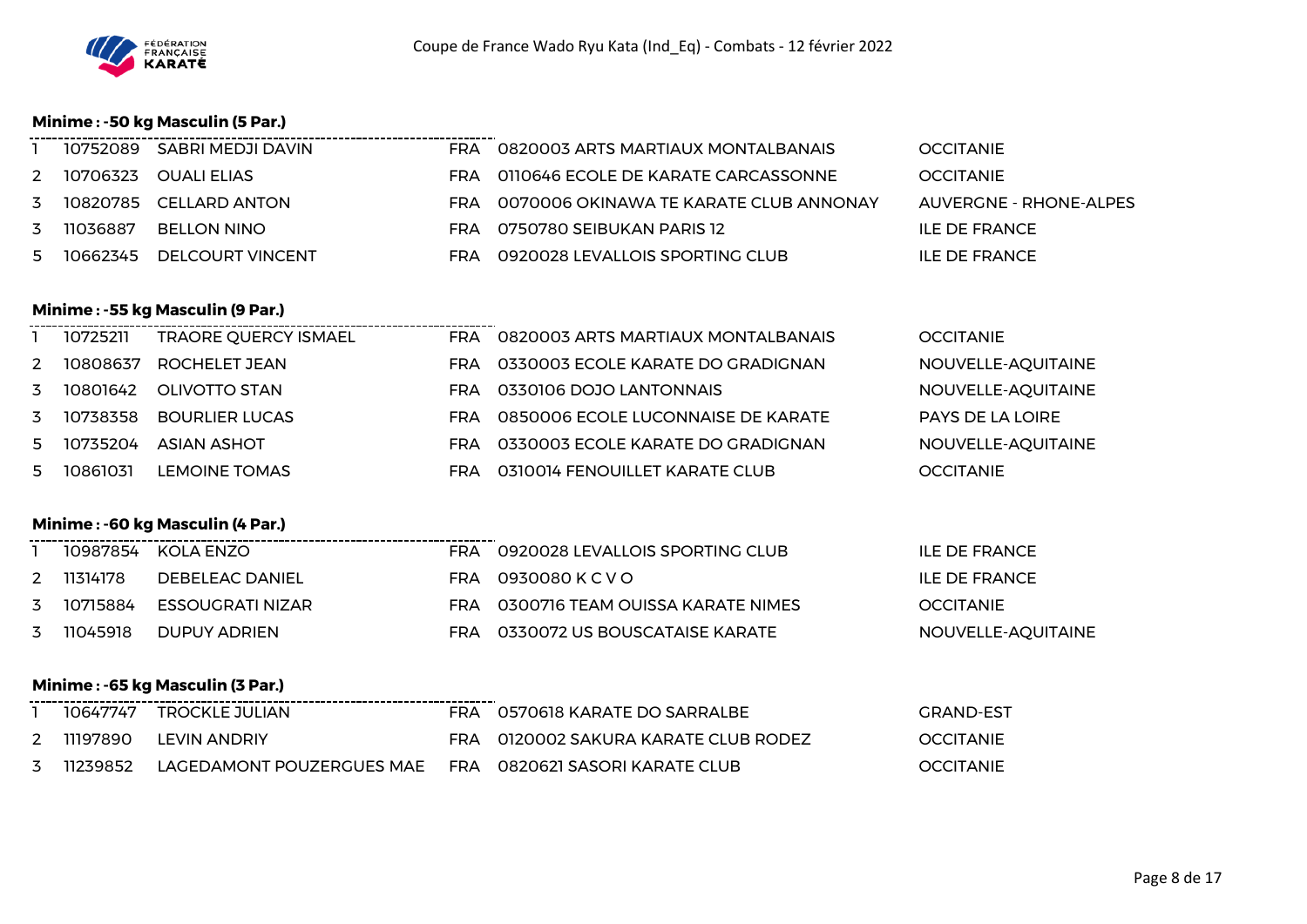

## **Minime : 65 et + kg Masculin (3 Par.)**

|   | 10768349 REVEL CHION MATHIS |     | FRA 0340015 KARATE PEZENAS SAINT THIBERY | <b>OCCITANIE</b>   |
|---|-----------------------------|-----|------------------------------------------|--------------------|
|   | 2 10930046 CHARROUD NASSIM  |     | FRA 0300716 TEAM OUISSA KARATE NIMES     | <b>OCCITANIE</b>   |
| 3 | 11358462 BOUCHER ROMAIN     | FRA | 0640016 KARATE CLUB DE LONS              | NOUVELLE-AQUITAINE |

#### **Minime : -40 kg Féminine (4 Par.)**

|          | 10749093 BOUVIER LILY | FRA | 0340712 FRONTIGNAN KARATE CLUB   | <b>OCCITANIE</b>   |
|----------|-----------------------|-----|----------------------------------|--------------------|
| 11135670 | ROMERO AMBRE          | FRA | 0660035 KARATE SAINT ESTEVE      | <b>OCCITANIE</b>   |
| 11368418 | AYNAOU HALIMA         | FRA | 0300716 TEAM OUISSA KARATE NIMES | <b>OCCITANIE</b>   |
| 10931658 | KHELIFI AYA           | FRA | 0330072 US BOUSCATAISE KARATE    | NOUVELLE-AOUITAINE |

# **Minime : -45 kg Féminine (3 Par.)**

| 11064360 | HOURIA YASMINE            | FRA | 0930080 K C V O                    | <b>ILE DE FRANCE</b> |
|----------|---------------------------|-----|------------------------------------|----------------------|
| 11096389 | SIDALI FATINE             |     | 0310708 TOULOUSE FAOURETTE SPORTS  | <b>OCCITANIE</b>     |
| 11025624 | <b>FAUCHERBIRON MADDY</b> | FRA | 0850006 ECOLE LUCONNAISE DE KARATE | PAYS DE LA LOIRE     |

## **Minime : -50 kg Féminine (8 Par.)**

|    | 11019178 | HAMRIA LINA         | FRA        | 0110646 ECOLE DE KARATE CARCASSONNE       | <b>OCCITANIE</b>   |
|----|----------|---------------------|------------|-------------------------------------------|--------------------|
| 2  | 10739887 | DUVERGER SHANA      | <b>FRA</b> | 0330037 ASS SP. ST SEURINOISE LE SAMOURAI | NOUVELLE-AQUITAINE |
| 3  | 11025310 | <b>GOURMEL LILY</b> | <b>FRA</b> | 0310715 IMPACT KARATE 31                  | <b>OCCITANIE</b>   |
| 3  | 10847909 | GUILLAUMOT JADE     | <b>FRA</b> | 0920028 LEVALLOIS SPORTING CLUB           | ILE DE FRANCE      |
| 5. | 10811979 | VALMARY PAULINE     | FRA        | 0820621 SASORI KARATE CLUB                | <b>OCCITANIE</b>   |
| 5. | 10811968 | DESPRATS JULIETTE   | FRA        | 0820621 SASORI KARATE CLUB                | <b>OCCITANIE</b>   |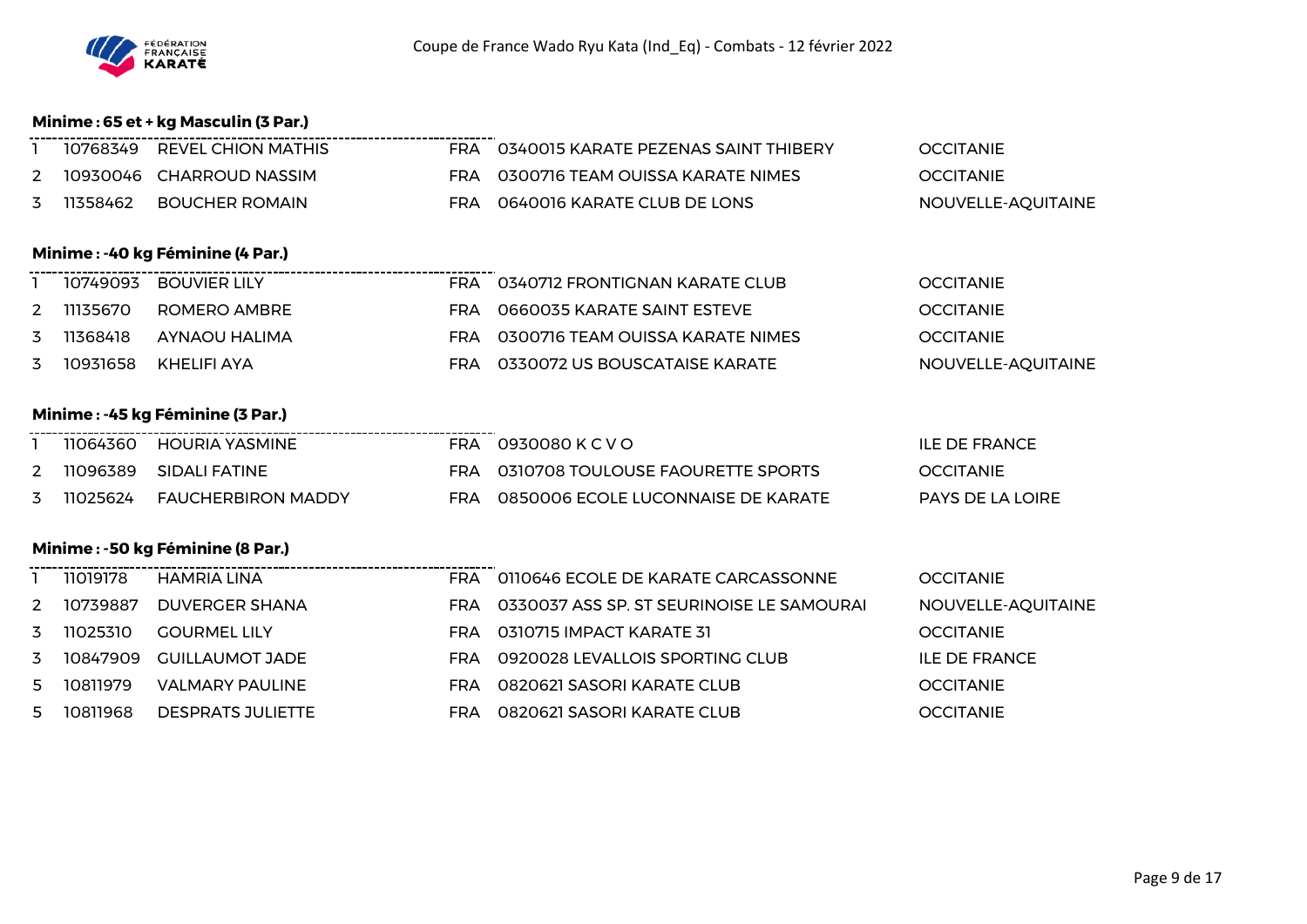

## **Minime : -55 kg Féminine (7 Par.)**

|   | 10666011 | HERNANDEZ LINA            | <b>FRA</b> | 0300716 TEAM OUISSA KARATE NIMES   | <b>OCCITANIE</b>   |
|---|----------|---------------------------|------------|------------------------------------|--------------------|
| 2 | 10725573 | MBAYE ASTOU               | FRA.       | 0820003 ARTS MARTIAUX MONTALBANAIS | <b>OCCITANIE</b>   |
| 3 | 10871548 | RUIZ ORIANE               | FRA.       | 0640016 KARATE CLUB DE LONS        | NOUVELLE-AQUITAINE |
| 3 |          | 10879260 BAVAROIS PAULINE | FRA.       | 0750780 SEIBUKAN PARIS 12          | ILE DE FRANCE      |
| 5 | 10853123 | HRIZI SORAYA              | FRA        | 0820011 CASTELSARRASIN KARATE      | <b>OCCITANIE</b>   |

### **Minime : 55 et + kg Féminine (7 Par.)**

|               | 10907631 | DIAITE AMINATA         | FRA  | 0820011 CASTELSARRASIN KARATE       | <b>OCCITANIE</b> |
|---------------|----------|------------------------|------|-------------------------------------|------------------|
| $\mathcal{P}$ | 10991292 | JEBBARI NOUR EL HOUDA  | FRA  | 0110646 ECOLE DE KARATE CARCASSONNE | <b>OCCITANIE</b> |
|               | 11237135 | KROWISKI SHANA         | FRA. | 0820003 ARTS MARTIAUX MONTALBANAIS  | <b>OCCITANIE</b> |
|               | 10893817 | ANE IRIS               | FRA  | 0930080 K C V O                     | ILE DE FRANCE    |
| 5.            | 10991428 | <b>GUEROUANE SAFAH</b> | FRA  | 0750721 SHIZUOKA WADO CLUB          | ILE DE FRANCE    |
| 5.            | 11294106 | KHARCHOUFI MARWA       | FRA  | 0300716 TEAM OUISSA KARATE NIMES    | <b>OCCITANIE</b> |

\_\_\_\_\_\_\_\_\_\_\_\_\_\_\_\_\_\_\_\_\_\_

#### **Cadet : -47 kg Féminine (3 Par.)**

|   | 10962916   | MANSOURI LEILA        | FRA 0300716 TEAM OUISSA KARATE NIMES   | <b>OCCITANIE</b>        |
|---|------------|-----------------------|----------------------------------------|-------------------------|
|   | 2 11073424 | VIDAI KIM             | FRA 0340712 FRONTIGNAN KARATE CLUB     | <b>OCCITANIE</b>        |
| 3 |            | 10875068 VIELLE SASHA | FRA 0850006 ECOLE LUCONNAISE DE KARATE | <b>PAYS DE LA LOIRE</b> |

## **Cadet : -54 kg Féminine (7 Par.)**

|   | 10742324 | RABANELLY LILOU         | <b>FRA</b> | 0060076 AS BATIMENT TRAVAUX PUBLICS        | PROVENCE-ALPES-COTE D'AZUR |
|---|----------|-------------------------|------------|--------------------------------------------|----------------------------|
| 2 | 11057370 | EL AMRI DUQUENOY HANA+ë | FRA        | 0340712 FRONTIGNAN KARATE CLUB             | <b>OCCITANIE</b>           |
| 3 | 10474300 | DOUCHEZ INES            | FRA        | 0310804 KARATE SEN NO SEN SHAOLIN TOULOUSE | <b>OCCITANIE</b>           |
| 3 |          | 10657702 CHARTIER LEA   | <b>FRA</b> | 0950107 KARATE CLUB DOMONT                 | ILE DE FRANCE              |
| 5 | 10813792 | BUGNAZET AELLA          | FRA        | 0070006 OKINAWA TE KARATE CLUB ANNONAY     | AUVERGNE - RHONE-ALPES     |
| 5 | 10746405 | LABORDE ELAIA           | <b>FRA</b> | 0400610 CL WADORYU KARA SUD ATLANTIQUE     | NOUVELLE-AQUITAINE         |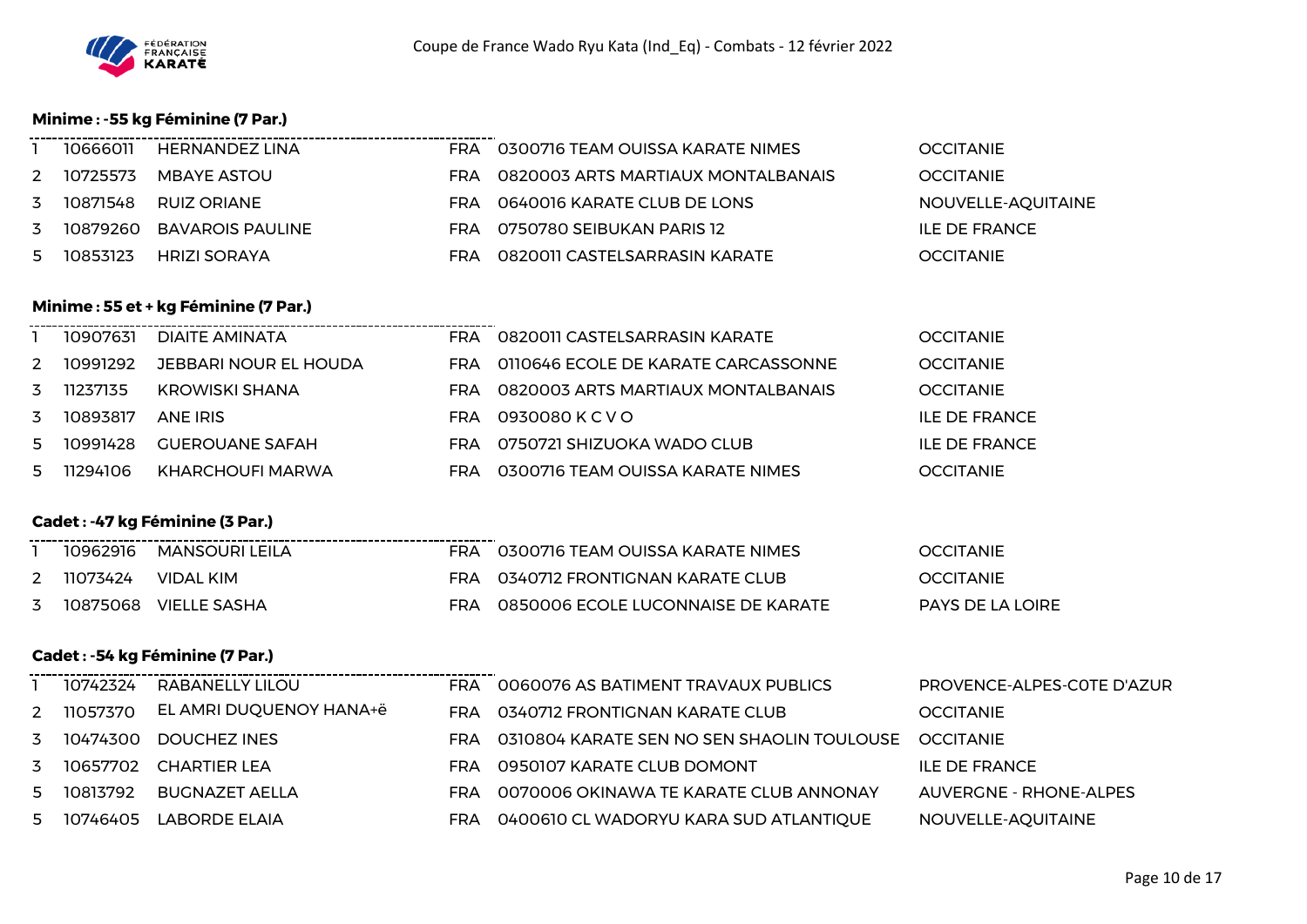

## **Cadet : 54 et + kg Féminine (14 Par.)**

|              |            | 10669901 GLEN LACROIX ANNA |            | FRA 0330037 ASS SP. ST SEURINOISE LE SAMOURAI | NOUVELLE-AQUITAINE         |
|--------------|------------|----------------------------|------------|-----------------------------------------------|----------------------------|
| 2            |            | 10505074 POLLMAUD          | FRA        | 0060076 AS BATIMENT TRAVAUX PUBLICS           | PROVENCE-ALPES-COTE D'AZUR |
|              | 3 10741182 | <b>GHEZIEL EMMA</b>        | FRA        | 0820621 SASORI KARATE CLUB                    | <b>OCCITANIE</b>           |
| $\mathbf{3}$ | 11029656   | <b>AVIZOU MARIE</b>        | FRA        | 0340712 FRONTIGNAN KARATE CLUB                | <b>OCCITANIE</b>           |
|              | 5 10901777 | MANSOUR LAMIA              | <b>FRA</b> | 0750721 SHIZUOKA WADO CLUB                    | <b>ILE DE FRANCE</b>       |
| 5            | 11064240   | YACHOU AYA                 | FRA        | 0930080 K C V O                               | <b>ILE DE FRANCE</b>       |
| 7            | 10975694   | <b>BENRAMDANE SAFIA</b>    | FRA        | 0930709 SPORT ELITE SEVRAN SECTION KARATE     | ILE DE FRANCE              |
| 7            | 10845342   | PETKOVSKI DONATIEN MILA    | FRA        | 0750780 SEIBUKAN PARIS 12                     | <b>ILE DE FRANCE</b>       |

## **Cadet : -52 kg Masculin (8 Par.)**

|   | 10771838   | <b>FERRAN LANDRY</b>      | FRA 0310715 IMPACT KARATE 31                  | <b>OCCITANIE</b> |
|---|------------|---------------------------|-----------------------------------------------|------------------|
| 2 |            | 11007509 ATIF NASSIM      | FRA 0110646 ECOLE DE KARATE CARCASSONNE       | <b>OCCITANIE</b> |
|   |            | 3 10625882 ERNWEIN THOMAS | FRA 0310715 IMPACT KARATE 31                  | <b>OCCITANIE</b> |
|   |            | 3 10550835 CHARLET MEHDL  | FRA 0310715 IMPACT KARATE 31                  | <b>OCCITANIE</b> |
|   | 5 10789621 | MARBI ILIAN               | FRA 0340712 FRONTIGNAN KARATE CLUB            | <b>OCCITANIE</b> |
|   | 5 10659267 | KHENFECH A JIBRIL         | FRA 0930709 SPORT ELITE SEVRAN SECTION KARATE | ILE DE FRANCE    |

. . . . . . . . . . . . . . . . .

#### **Cadet : -57 kg Masculin (6 Par.)**

|    | 10778795 | <b>FOURNIVALE JAWEL</b> | <b>FRA</b> | 0930709 SPORT ELITE SEVRAN SECTION KARATE | ILE DE FRANCE        |
|----|----------|-------------------------|------------|-------------------------------------------|----------------------|
| 2  |          | 10749090 BOUVIER NATHAN | FRA        | 0340712 FRONTIGNAN KARATE CLUB            | <b>OCCITANIE</b>     |
| 3  | 10794430 | AVIZOU TOM              | <b>FRA</b> | 0340712 FRONTIGNAN KARATE CLUB            | <b>OCCITANIE</b>     |
| 3  | 10753093 | <b>CHIOUKH SALEM</b>    | <b>FRA</b> | 0950107 KARATE CLUB DOMONT                | <b>ILE DE FRANCE</b> |
| 5  | 10641072 | SABRI MEDJID KARZAN     | <b>FRA</b> | 0820003 ARTS MARTIAUX MONTALBANAIS        | <b>OCCITANIE</b>     |
| 5. | 10639483 | <b>BLADANET JULES</b>   | FRA        | 0330072 US BOUSCATAISE KARATE             | NOUVELLE-AQUITAINE   |
| 7  | 10553124 | EL BOUANANI JAMYL       | FRA        | 0640016 KARATE CLUB DE LONS               | NOUVELLE-AQUITAINE   |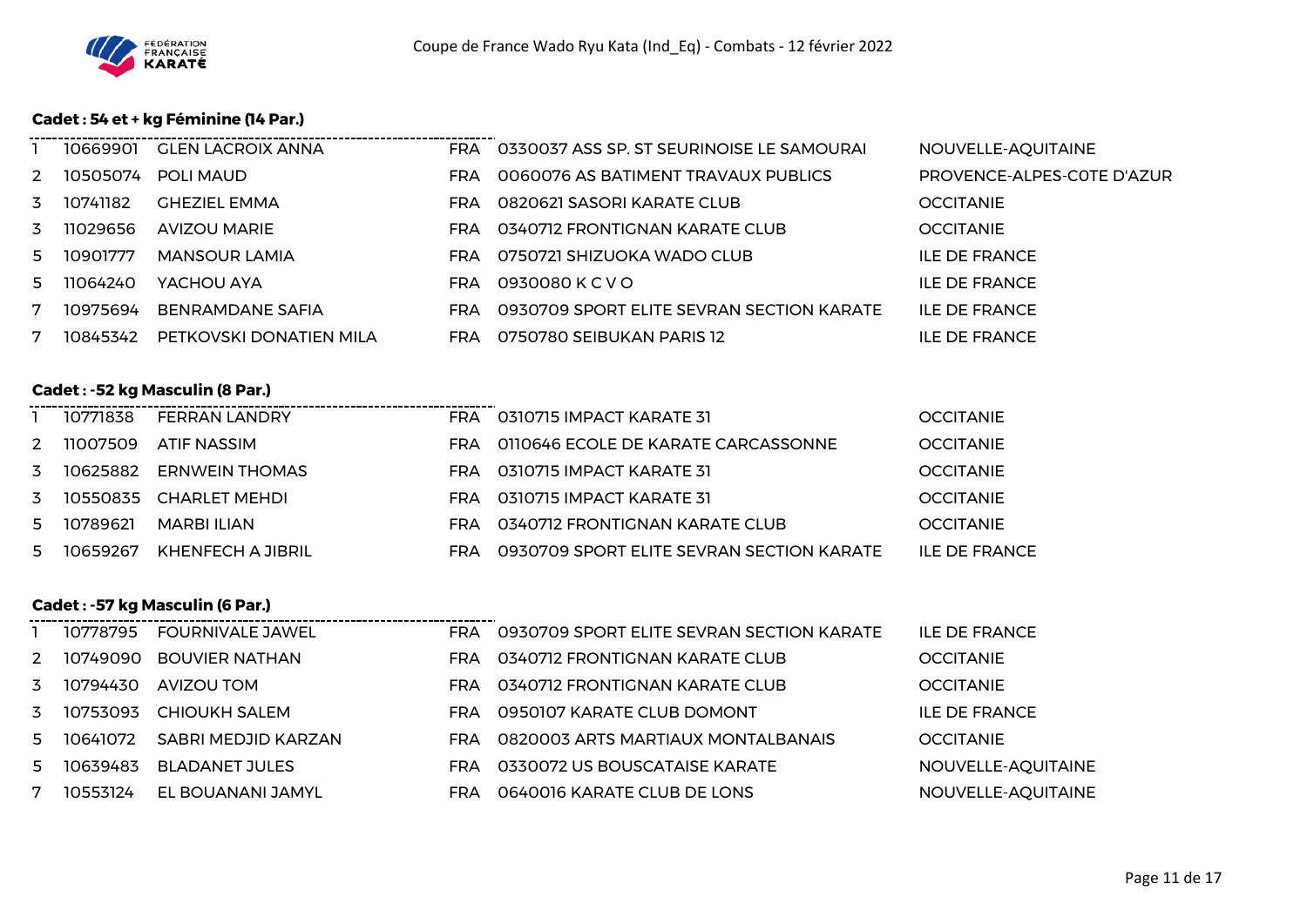

## **Cadet : -63 kg Masculin (11 Par.)**

|               | 10586366 | <b>MATEOS LENNY</b>      | FRA        | 0340712 FRONTIGNAN KARATE CLUB   | <b>OCCITANIE</b>              |
|---------------|----------|--------------------------|------------|----------------------------------|-------------------------------|
| $\mathcal{P}$ | 10817818 | HANAFI SALMANE           | FRA        | 0340712 FRONTIGNAN KARATE CLUB   | <b>OCCITANIE</b>              |
| 3             | 10999803 | DUBARD GENE ENZO         | FRA.       | 0950107 KARATE CLUB DOMONT       | <b>ILE DE FRANCE</b>          |
| 3             | 10587862 | <b>HERNANDEZ JEREMY</b>  | <b>FRA</b> | 0300716 TEAM OUISSA KARATE NIMES | <b>OCCITANIE</b>              |
| 5.            | 11370815 | MIRISCIOTTI MARLO        | FRA        | 0590034 ASPTT LILLE              | HAUTS-DE-FRANCE               |
| 5.            | 10871444 | <b>LAGARRIGUE MATHIS</b> | FRA        | 0640016 KARATE CLUB DE LONS      | NOUVELLE-AQUITAINE            |
|               | 10571235 | DA ROCHA MATHYS          | FRA        | 0380627 KARATE GRENOBLE HOCHE    | <b>AUVERGNE - RHONE-ALPES</b> |
|               | 10988557 | <b>HUAN LOUIS</b>        | FRA        | 0310651 KARATE SHOTOKAN CADOURS  | <b>OCCITANIE</b>              |

## **Cadet : -70 kg Masculin (6 Par.)**

| 10711848   | <b>BOUCHETTAT JAD YACINE</b> | FRA.       | 0930704 RED STAR CLUB MONTREUILLOIS       | <b>ILE DE FRANCE</b>      |
|------------|------------------------------|------------|-------------------------------------------|---------------------------|
| 2 10465487 | VELTEN KIM                   | FRA.       | 0580617 ASS SP. DE CLAMECY KARATE         | BOURGOGNE - FRANCHE-COMTE |
| 3 11150427 | CHERAIOU QUESSEVEUR LOUNES   | <b>FRA</b> | 0920028 LEVALLOIS SPORTING CLUB           | <b>ILE DE FRANCE</b>      |
| 3 10636815 | <b>GIANNAKOPOULOS ALEXIS</b> | FRA        | 0930709 SPORT ELITE SEVRAN SECTION KARATE | ILE DE FRANCE             |
| 5 11124352 | TRARI SALMANE                | FRA        | 0300716 TEAM OUISSA KARATE NIMES          | <b>OCCITANIE</b>          |
| 5 10558612 | CHAIBI AMINE                 | FRA.       | 0310708 TOULOUSE FAOURETTE SPORTS         | <b>OCCITANIE</b>          |

#### **Cadet : 70 et + kg Masculin (4 Par.)**

| 11150923   | VONGKOTRATTANA MAXIME            | FRA | 0920028 LEVALLOIS SPORTING CLUB     | ILE DE FRANCE          |
|------------|----------------------------------|-----|-------------------------------------|------------------------|
|            | 2 10707800 GRUMEL LAURENT JUNIOR |     | FRA 0380627 KARATE GRENOBLE HOCHE   | AUVERGNE - RHONE-ALPES |
|            | 3 11099976 BONNET KIEN           | FRA | -0310651 KARATE SHOTOKAN CADOURS    | <b>OCCITANIE</b>       |
| 3 10629814 | ESSOUGRATI AHMED                 | FRA | – 0300716 TEAM OUISSA KARATE NIMES- | <b>OCCITANIE</b>       |

..................

## **Junior : -48 kg Féminine (2 Par.)**

| ______________<br>10845742 | <b>BOURDEAU LUCIE</b> | 0060076 AS BATIMENT TRAVAUX PUBLICS | PROVENCE-ALPES-COTE D'AZUR |
|----------------------------|-----------------------|-------------------------------------|----------------------------|
| 11290259                   | AVERSENG CLEOLISA     | 0340712 FRONTIGNAN KARATE CLUB      | <b>OCCITANIE</b>           |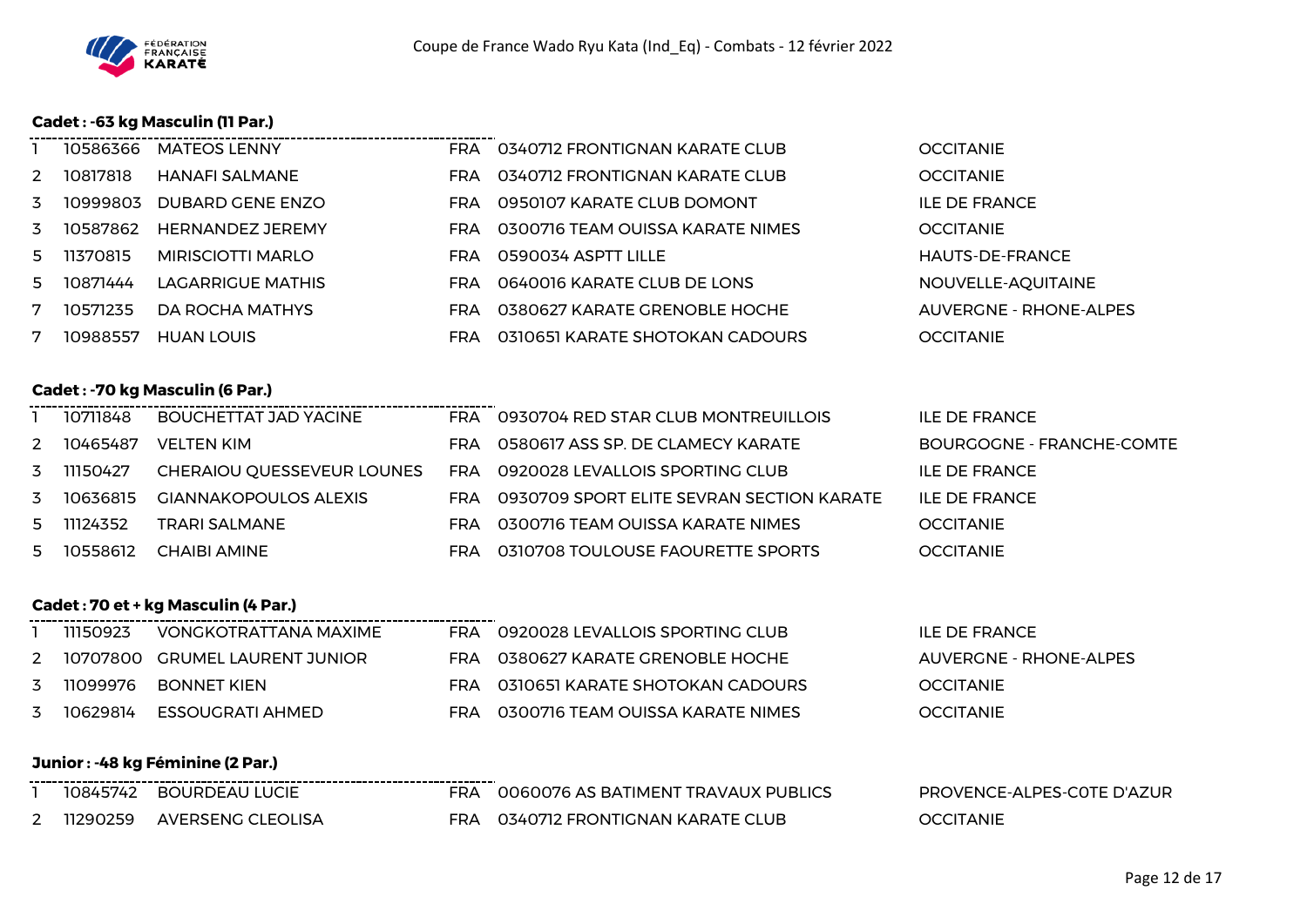

## **Junior : -53 kg Féminine (5 Par.)**

|   |          | 10958468 NGUYEN JADE KAMILA |     | FRA 0950107 KARATE CLUB DOMONT                           | ILE DE FRANCE      |
|---|----------|-----------------------------|-----|----------------------------------------------------------|--------------------|
| 2 |          | 10548785 GASTELIER NINA     |     | FRA 0330106 DOJO LANTONNAIS                              | NOUVELLE-AQUITAINE |
| 3 |          | 10558953 HEDREUL LOU        |     | FRA 0310715 IMPACT KARATE 31                             | <b>OCCITANIE</b>   |
| 3 | 11310864 | MESSAUDISELLAM MANEL        |     | FRA 0310804 KARATE SEN NO SEN SHAOLIN TOULOUSE OCCITANIE |                    |
| 5 | 11200137 | BOUJDADI SALMA              | FRA | 0110646 ECOLE DE KARATE CARCASSONNE                      | <b>OCCITANIE</b>   |

## **Junior : -59 kg Féminine (8 Par.)**

|    |          | 10366606 SAVAGE SOLENE   | FRA | 0660035 KARATE SAINT ESTEVE               | <b>OCCITANIE</b>   |
|----|----------|--------------------------|-----|-------------------------------------------|--------------------|
| 2  | 10802079 | HUMEAU AM+ëLIE           | FRA | 0820621 SASORI KARATE CLUB                | <b>OCCITANIE</b>   |
| 3  | 10458527 | GUILLIN LUNA             | FRA | 0330072 US BOUSCATAISE KARATE             | NOUVELLE-AQUITAINE |
| 3  | 10831999 | <b>LEONARD JULIE</b>     | FRA | 0330003 ECOLE KARATE DO GRADIGNAN         | NOUVELLE-AQUITAINE |
| 5. | 11270113 | <b>BENMENDIL SHYREEN</b> | FRA | 0330032 CLUB LORMONTAIS ARTS MARTIAUX     | NOUVELLE-AQUITAINE |
| 5. | 10805161 | <b>GIMENES AMANDINE</b>  | FRA | 0330037 ASS SP. ST SEURINOISE LE SAMOURAI | NOUVELLE-AQUITAINE |

--------------------------

## **Junior : 59 et + kg Féminine (6 Par.)**

|               | 10569211 | ARMAGHANIAN LORINA      | <b>FRA</b> | 0330106 DOJO LANTONNAIS                   | NOUVELLE-AQUITAINE |
|---------------|----------|-------------------------|------------|-------------------------------------------|--------------------|
| $\mathcal{P}$ | 10738857 | OUNZARI RANIA           | <b>FRA</b> | 0930709 SPORT ELITE SEVRAN SECTION KARATE | ILE DE FRANCE      |
| 3             | 10525312 | OUISSA CHAHINAZ         | FRA        | 0300716 TEAM OUISSA KARATE NIMES          | <b>OCCITANIE</b>   |
| 3             | 10587027 | YASAR SABRINE           | FRA.       | 0310708 TOULOUSE FAOURETTE SPORTS         | <b>OCCITANIE</b>   |
| 5.            | 10654280 | <b>DEPUILLE SOLENNE</b> | FRA        | 0120002 SAKURA KARATE CLUB RODEZ          | <b>OCCITANIE</b>   |
| 5.            | 10739911 | <b>DUVERGER ON+ïLIA</b> | FRA        | 0330037 ASS SP. ST SEURINOISE LE SAMOURAI | NOUVELLE-AQUITAINE |
|               |          |                         |            |                                           |                    |

## **Junior : -55 kg Masculin (2 Par.)**

|  | 10722283 FAYOLLE ROBIN     | FRA 0140643 TOUQUES SHOTOKAN KARATE        | <b>NORMANDIE</b>   |
|--|----------------------------|--------------------------------------------|--------------------|
|  | 10489759 DUCOURNEAU NATHAN | FRA 0400610 CL WADORYU KARA SUD ATLANTIQUE | NOUVELLE-AQUITAINE |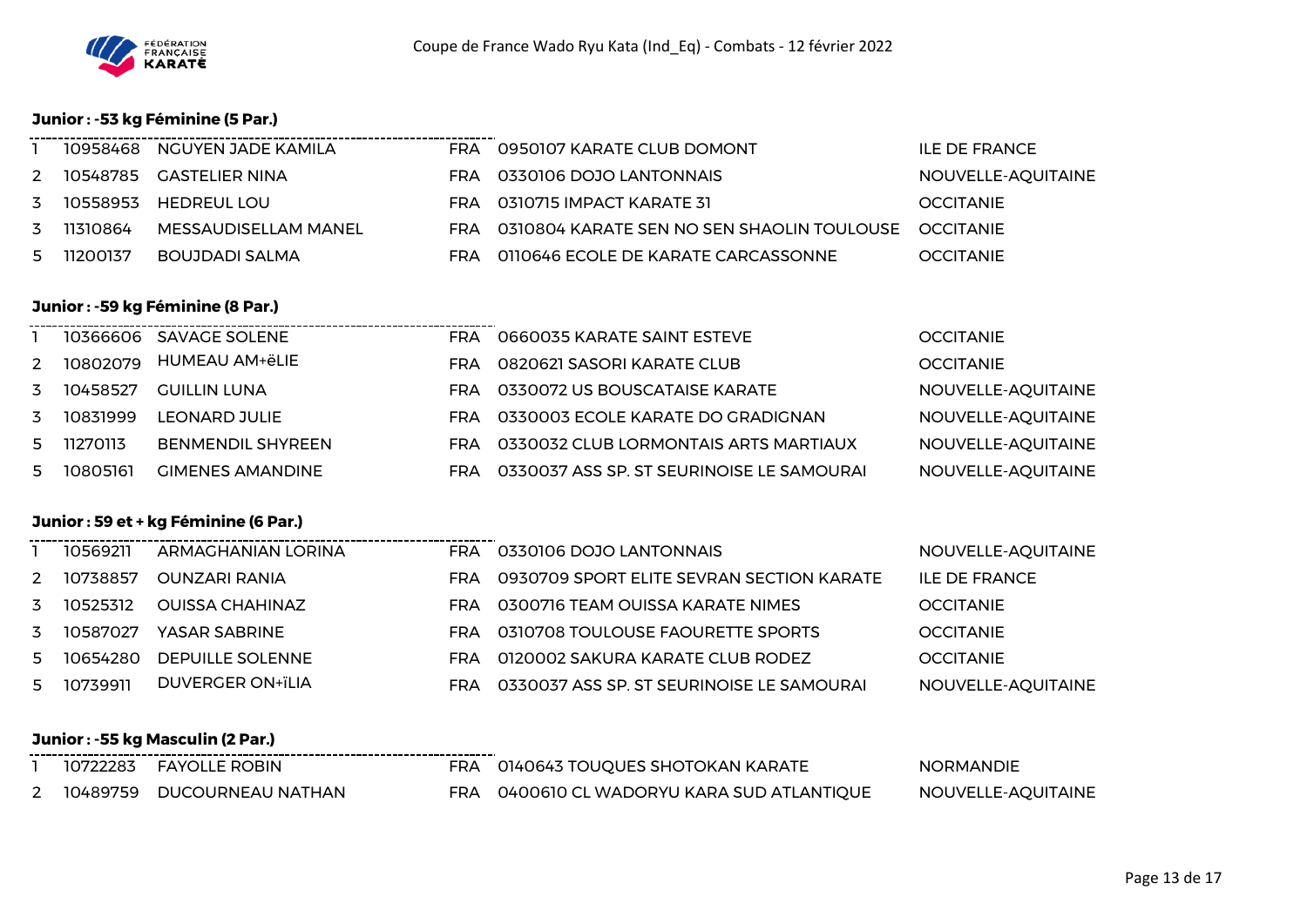

## **Junior : -61 kg Masculin (1 Par.)**

|    |          | 10489243 BESNE MARWAN                                         |            | FRA 0950754 KARATE ELITE ARGENTEUIL            | <b>ILE DE FRANCE</b>          |
|----|----------|---------------------------------------------------------------|------------|------------------------------------------------|-------------------------------|
|    |          | Junior: -68 kg Masculin (3 Par.)                              |            |                                                |                               |
|    |          | --------------------------------------<br>10492152 ZAGO LOUIS |            | FRA 0310715 IMPACT KARATE 31                   | <b>OCCITANIE</b>              |
| 2  |          | 10753062 CAYEZ PAUL                                           |            | FRA 0310804 KARATE SEN NO SEN SHAOLIN TOULOUSE | <b>OCCITANIE</b>              |
| 3  |          | 10659454 SEUX MYLAN                                           | <b>FRA</b> | 0070006 OKINAWA TE KARATE CLUB ANNONAY         | <b>AUVERGNE - RHONE-ALPES</b> |
|    |          | Junior: - 76 kg Masculin (6 Par.)                             |            |                                                |                               |
|    |          | 10661330 ER-ROUSSI SAMUEL                                     |            | FRA 0120003 SHORIN RYU KARATE AVEYRON          | <b>OCCITANIE</b>              |
| 2  |          | 10654613 FERRADA RAFAEL                                       |            | FRA 0930080 KCVO                               | <b>ILE DE FRANCE</b>          |
| 3  |          | 10401834 MOREAU PIQUAUD MATTEO                                |            | FRA 0330037 ASS SP. ST SEURINOISE LE SAMOURAI  | NOUVELLE-AQUITAINE            |
| 3  |          | 10587700 PIPERNO MATTHIEU                                     |            | FRA 0660035 KARATE SAINT ESTEVE                | <b>OCCITANIE</b>              |
| 5  | 10661356 | <b>ER-ROUSSI ADAM</b>                                         | FRA        | 0120003 SHORIN RYU KARATE AVEYRON              | <b>OCCITANIE</b>              |
| 5. |          | 10528096 RENAUD JORDAN                                        |            | FRA 0400610 CL WADORYU KARA SUD ATLANTIQUE     | NOUVELLE-AQUITAINE            |
|    |          | Junior: 76 et + kg Masculin (4 Par.)                          |            |                                                |                               |
|    |          | 10834350 HAVEZ GASPARD                                        |            | FRA 0300716 TEAM OUISSA KARATE NIMES           | <b>OCCITANIE</b>              |
| 2  | 11190427 | <b>RULLIERE BAPTISTE</b>                                      |            | FRA 0070006 OKINAWA TE KARATE CLUB ANNONAY     | <b>AUVERGNE - RHONE-ALPES</b> |
| 3  |          | 10552694 LANGE LUCIEN                                         | <b>FRA</b> | 0820621 SASORI KARATE CLUB                     | <b>OCCITANIE</b>              |
| 3  | 10724617 | <b>REBOUL MATHYS</b>                                          |            | FRA 0310651 KARATE SHOTOKAN CADOURS            | <b>OCCITANIE</b>              |
|    |          | Senior: -60 kg Masculin (4 Par.)                              |            |                                                |                               |
|    | 10111332 | BALENDRAKUMAR ANJANAN                                         |            | FRA 0380627 KARATE GRENOBLE HOCHE              | <b>AUVERGNE - RHONE-ALPES</b> |
| 2  | 10111333 | BALENDRAKUMAR ANUJAN                                          |            | FRA 0380627 KARATE GRENOBLE HOCHE              | <b>AUVERGNE - RHONE-ALPES</b> |
| 3  |          | 10085755 CLARY TEDDY                                          |            | FRA 0020016 KAMAE CLUB KARATE                  | <b>HAUTS-DE-FRANCE</b>        |
| 3  |          | 10648495 MARBI YANISS                                         |            | FRA 0340712 FRONTIGNAN KARATE CLUB             | <b>OCCITANIE</b>              |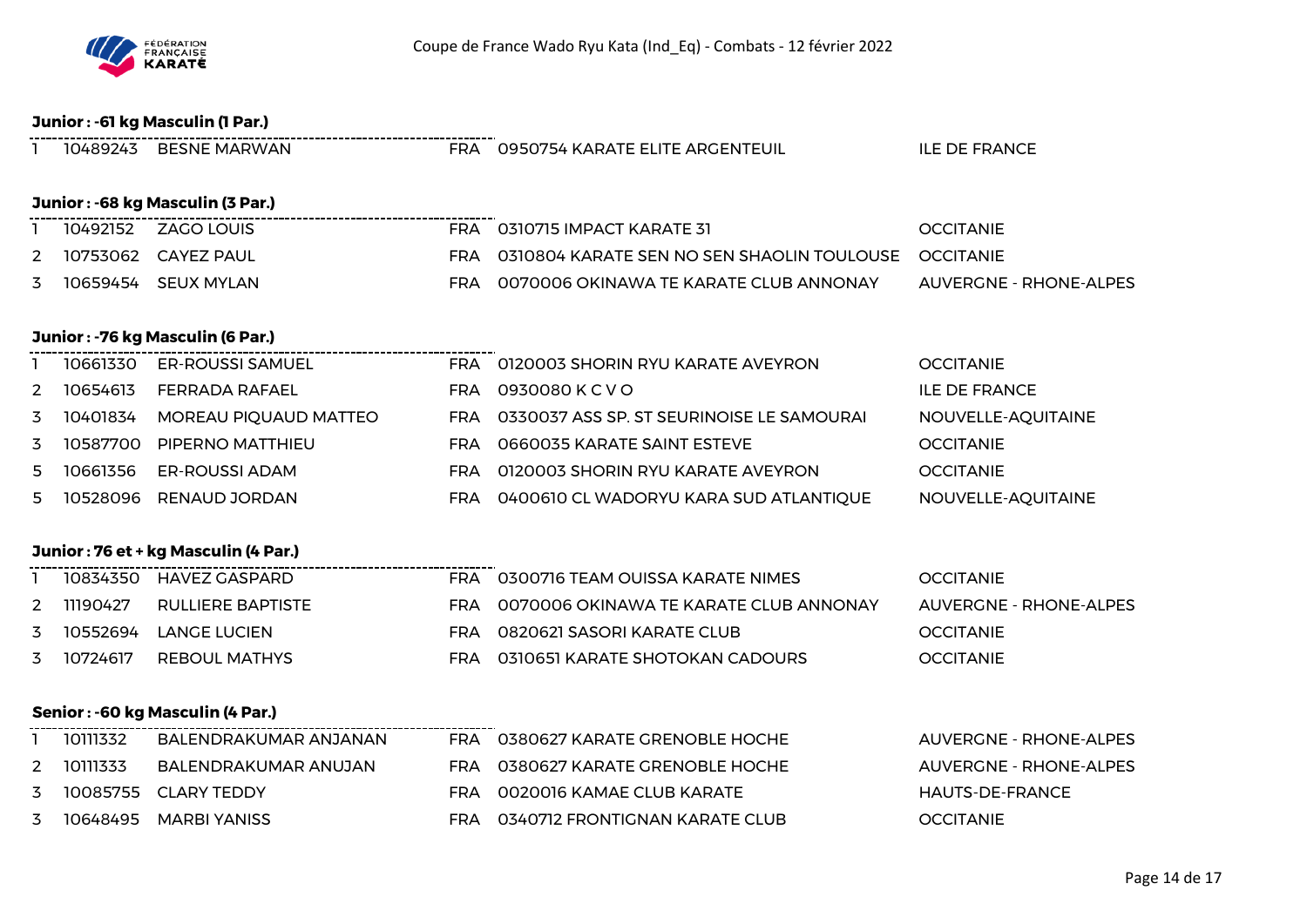

## **Senior : -67 kg Masculin (8 Par.)**

|   | 10026691   | BALENDRAKUMAR GOWSHEKAN  |     | FRA 0380627 KARATE GRENOBLE HOCHE   | AUVERGNE - RHONE-ALPES |
|---|------------|--------------------------|-----|-------------------------------------|------------------------|
| 2 | 10561517   | AZOUZ KEVIN              | FRA | 0380724 ARTS MARTIAUX DES VILLARDS  | AUVERGNE - RHONE-ALPES |
| 3 | 10097257   | <b>IHADJADENE ILYES</b>  | FRA | 0930704 RED STAR CLUB MONTREUILLOIS | ILE DE FRANCE          |
|   | 3 10369332 | <b>COLLET NICOLAS</b>    | FRA | 0950105 ASSOA KARATE                | ILE DE FRANCE          |
|   |            | 5 10535908 GRUMEL LUCAS  |     | FRA 0380627 KARATE GRENOBLE HOCHE   | AUVERGNE - RHONE-ALPES |
|   |            | 5 01440959 FREZAL LIONEL | FRA | 0120002 SAKURA KARATE CLUB RODEZ    | <b>OCCITANIE</b>       |

# **Senior : -75 kg Masculin (11 Par.)**

|    |            | 10275694 BOUARICH NABIL   | FRA        | 0930080 K C V O                            | <b>ILE DE FRANCE</b> |
|----|------------|---------------------------|------------|--------------------------------------------|----------------------|
| 2. | 10523487   | ASIAN ALEXAN              | FRA        | 0330003 ECOLE KARATE DO GRADIGNAN          | NOUVELLE-AQUITAINE   |
|    | 3 10241885 | RENAUD ANGY               | FRA        | 0400610 CL WADORYU KARA SUD ATLANTIQUE     | NOUVELLE-AQUITAINE   |
|    |            | 3 09044482 POTHIER JEREMY | FRA        | 0750022 SPORTING INTERN K C                | ILE DE FRANCE        |
|    |            | SAPALLY DAMIEN            | <b>FRA</b> | 0310804 KARATE SEN NO SEN SHAOLIN TOULOUSE | <b>OCCITANIE</b>     |
|    | 5 11075684 | RAKOTOMANANA RIGNY        | <b>FRA</b> | 0920028 LEVALLOIS SPORTING CLUB            | ILE DE FRANCE        |

#### **Senior : -84 kg Masculin (10 Par.)**

|    | 11015774 | KHARBOU OSSAMA        | FRA        | 0720008 SAMOURAI 2000                                   | <b>PAYS DE LA LOIRE</b> |
|----|----------|-----------------------|------------|---------------------------------------------------------|-------------------------|
| 2  | 10174277 | LY MOUSSA             | FRA        | 0780131 KARATE CLUB PLAISIROIS (KCP)                    | <b>ILE DE FRANCE</b>    |
| 3  | 10648587 | AMADOR HUGO           | <b>FRA</b> | 0660035 KARATE SAINT ESTEVE                             | <b>OCCITANIE</b>        |
| 3  | 10785634 | ROZANSKA MATEUSZ      | <b>FRA</b> | 0300716 TEAM OUISSA KARATE NIMES                        | <b>OCCITANIE</b>        |
| 5. | 09451554 | LAVIGNE CAILLOU SIMON | <b>FRA</b> | 0330025 U S CENON RIVE DROITE                           | NOUVELLE-AQUITAINE      |
| 5  | 10574490 | <b>OUESNEL JASON</b>  | FRA        | 0330003 ECOLE KARATE DO GRADIGNAN                       | NOUVELLE-AQUITAINE      |
| 7  | 10347486 | <b>HAOUL ETIENNE</b>  | FRA        | 0310804 KARATE SEN NO SEN SHAOLIN TOULOUSE              | <b>OCCITANIE</b>        |
| 7  | 11430155 | ABDELHAQ SALAH EDDINE | <b>FRA</b> | 0310809 ASS MURETAINE DE SHOTOKAN ET DISC. AS OCCITANIE |                         |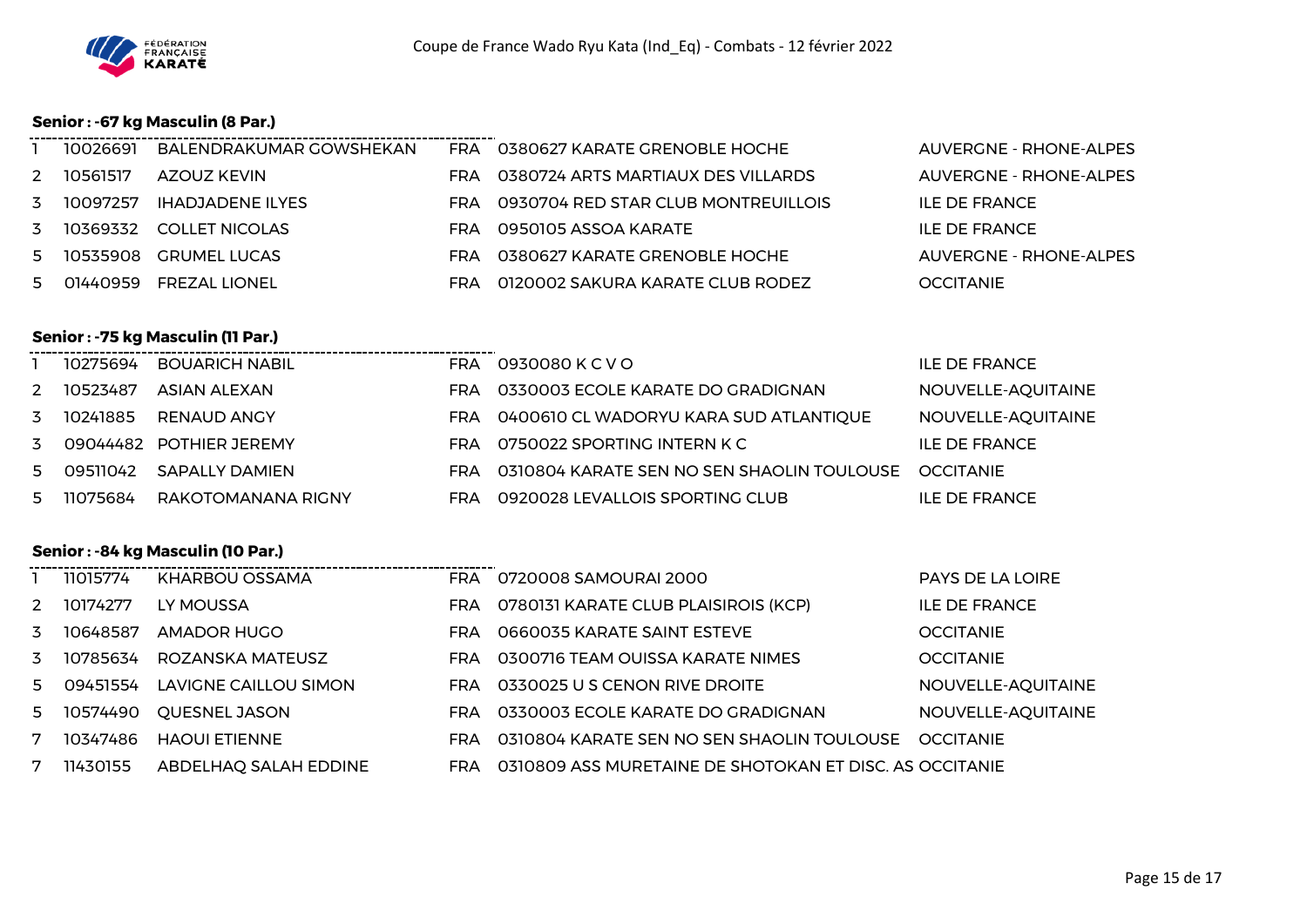

## **Senior : 84 et + kg Masculin (6 Par.)**

|                                          | 10027705 | ADIA JULIEN                 |            | FRA 0110646 ECOLE DE KARATE CARCASSONNE | <b>OCCITANIE</b>              |  |  |
|------------------------------------------|----------|-----------------------------|------------|-----------------------------------------|-------------------------------|--|--|
| 2                                        | 09228178 | <b>OUISSA YOUSSEF</b>       | <b>FRA</b> | 0300716 TEAM OUISSA KARATE NIMES        | <b>OCCITANIE</b>              |  |  |
| 3                                        | 10239851 | <b>STEILER PIERRE</b>       | <b>FRA</b> | 0570618 KARATE DO SARRALBE              | <b>GRAND-EST</b>              |  |  |
| 3                                        | 10091118 | <b>LAMBERT JULIEN</b>       | <b>FRA</b> | 0060076 AS BATIMENT TRAVAUX PUBLICS     | PROVENCE-ALPES-COTE D'AZUR    |  |  |
| 5.                                       | 01329066 | <b>GARCIA MICHAEL</b>       | <b>FRA</b> | 0380724 ARTS MARTIAUX DES VILLARDS      | <b>AUVERGNE - RHONE-ALPES</b> |  |  |
| 5.                                       | 10021485 | <b>SANCHEZ FLORIAN</b>      | <b>FRA</b> | 0330050 KARATE SAINT LOUBES             | NOUVELLE-AQUITAINE            |  |  |
|                                          |          |                             |            |                                         |                               |  |  |
| Senior : -50 kg Féminine (1 Par.)        |          |                             |            |                                         |                               |  |  |
|                                          | 10391867 | <b>FRIEDRICH CECILE</b>     |            | FRA 0570618 KARATE DO SARRALBE          | <b>GRAND-EST</b>              |  |  |
|                                          |          |                             |            |                                         |                               |  |  |
| <b>Senior : -55 kg Féminine (2 Par.)</b> |          |                             |            |                                         |                               |  |  |
|                                          |          | 10330367 FOLLMER CHLOE      |            | FRA 0570618 KARATE DO SARRALBE          | <b>GRAND-EST</b>              |  |  |
| 2                                        |          | 09404544 RICOTTA EMMANUELLE |            | FRA 0820003 ARTS MARTIAUX MONTALBANAIS  | <b>OCCITANIE</b>              |  |  |
|                                          |          |                             |            |                                         |                               |  |  |
| Senior : - 61 kg Féminine (6 Par.)       |          |                             |            |                                         |                               |  |  |
|                                          | 10120154 | <b>AKRATI NORA</b>          |            | FRA 0920657 KARATE CLUB COLOMBES        | <b>ILE DE FRANCE</b>          |  |  |
| 2                                        | 10224900 | ROBLIN NOEMY                | <b>FRA</b> | 0330050 KARATE SAINT LOUBES             | NOUVELLE-AQUITAINE            |  |  |
| 3                                        | 10571879 | <b>MANSOURI CHAHINEZ</b>    | <b>FRA</b> | 0300716 TEAM OUISSA KARATE NIMES        | <b>OCCITANIE</b>              |  |  |
| 3                                        | 11370737 | <b>MILLET MARIE</b>         | <b>FRA</b> | 0590034 ASPTT LILLE                     | <b>HAUTS-DE-FRANCE</b>        |  |  |
| 5.                                       | 10432562 | PEYRES OCEANE               | <b>FRA</b> | 0330032 CLUB LORMONTAIS ARTS MARTIAUX   | NOUVELLE-AQUITAINE            |  |  |